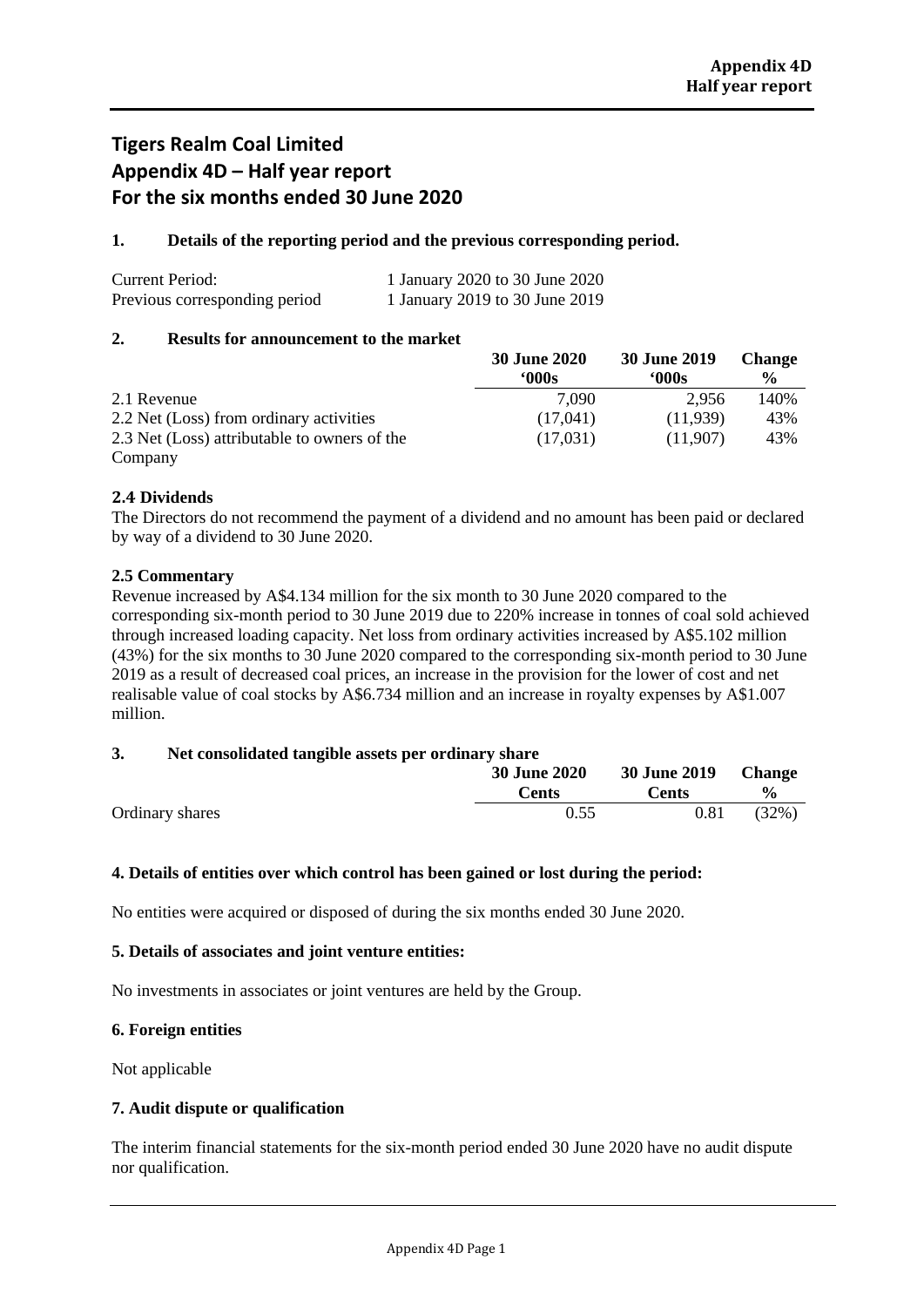#### **8 Authorization**

This announcement has been authorized by the TIG Board of Directors.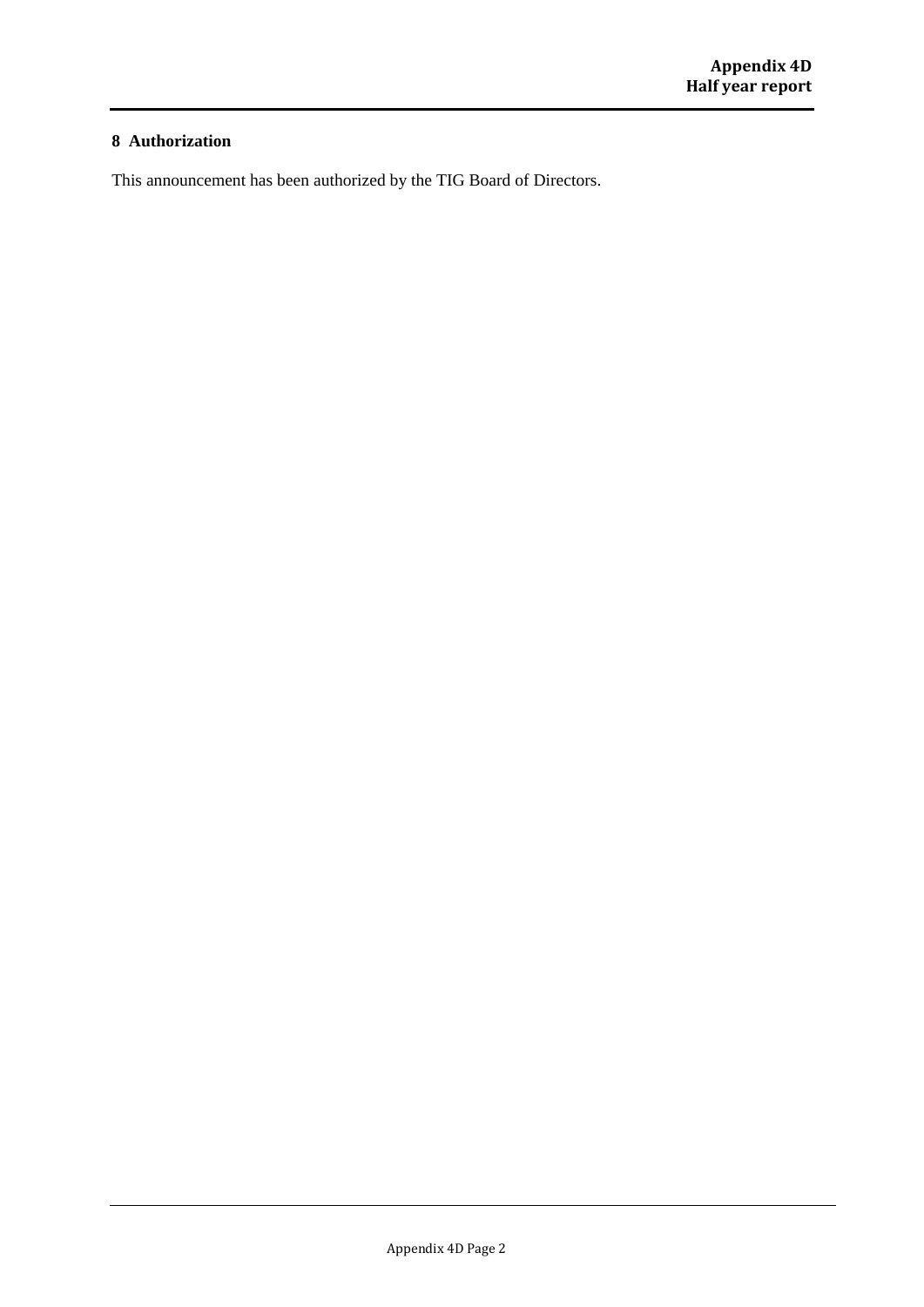## **Tigers Realm Coal Limited (ABN 50 146 752 561)**

**Interim Financial Report For the six months ended 30 June 2020**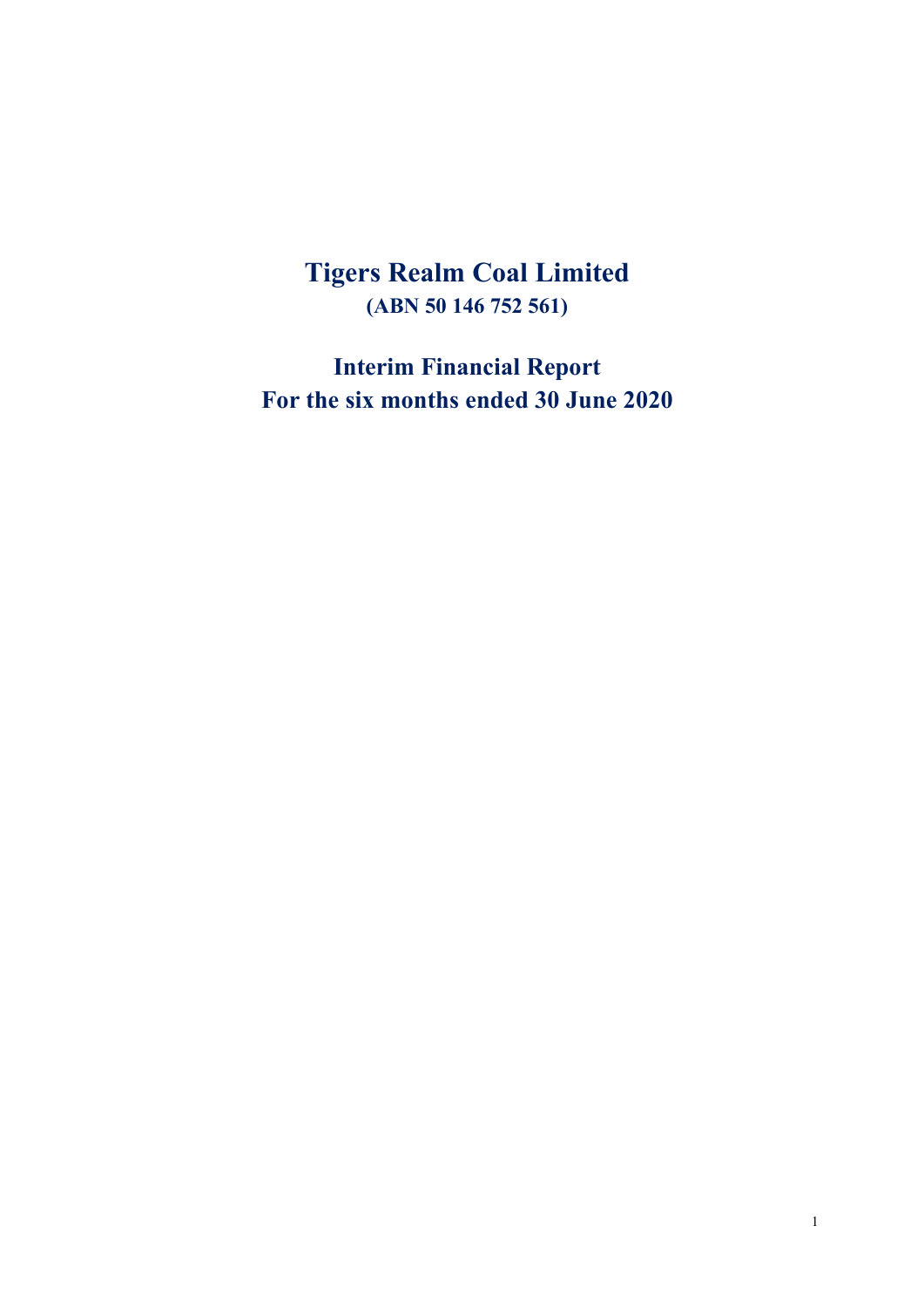## **Tigers Realm Coal Limited**

#### **Corporate Directory**

#### DIRECTORS

Craig Wiggill (Chairman) Owen Hegarty Bruce Gray Ralph Morgan Tagir Sitdekov Nikolay Ishmetov (Alternate for Tagir Sitdekov)

#### COMPANY SECRETARY

David Forsyth

#### REGISTERED OFFICE

151 Wellington Parade South, East Melbourne Melbourne, Victoria, 3002 Tel: +61 3 8644 1300

#### PRINCIPAL OFFICE

12A Aviakonstruktora Mikoyana Moscow, Russia 125167 Tel: +7 495 646 8353

Email: [ir@tigersrealmcoal.com](mailto:ir@tigersrealmcoal.com)

#### AUDITORS

Deloitte Touche Tohmatsu 123 Eagle Street, Brisbane, Queensland 4000

#### BANKERS

Commonwealth Bank of Australia Limited 727 Collins Street, Melbourne, Victoria 3008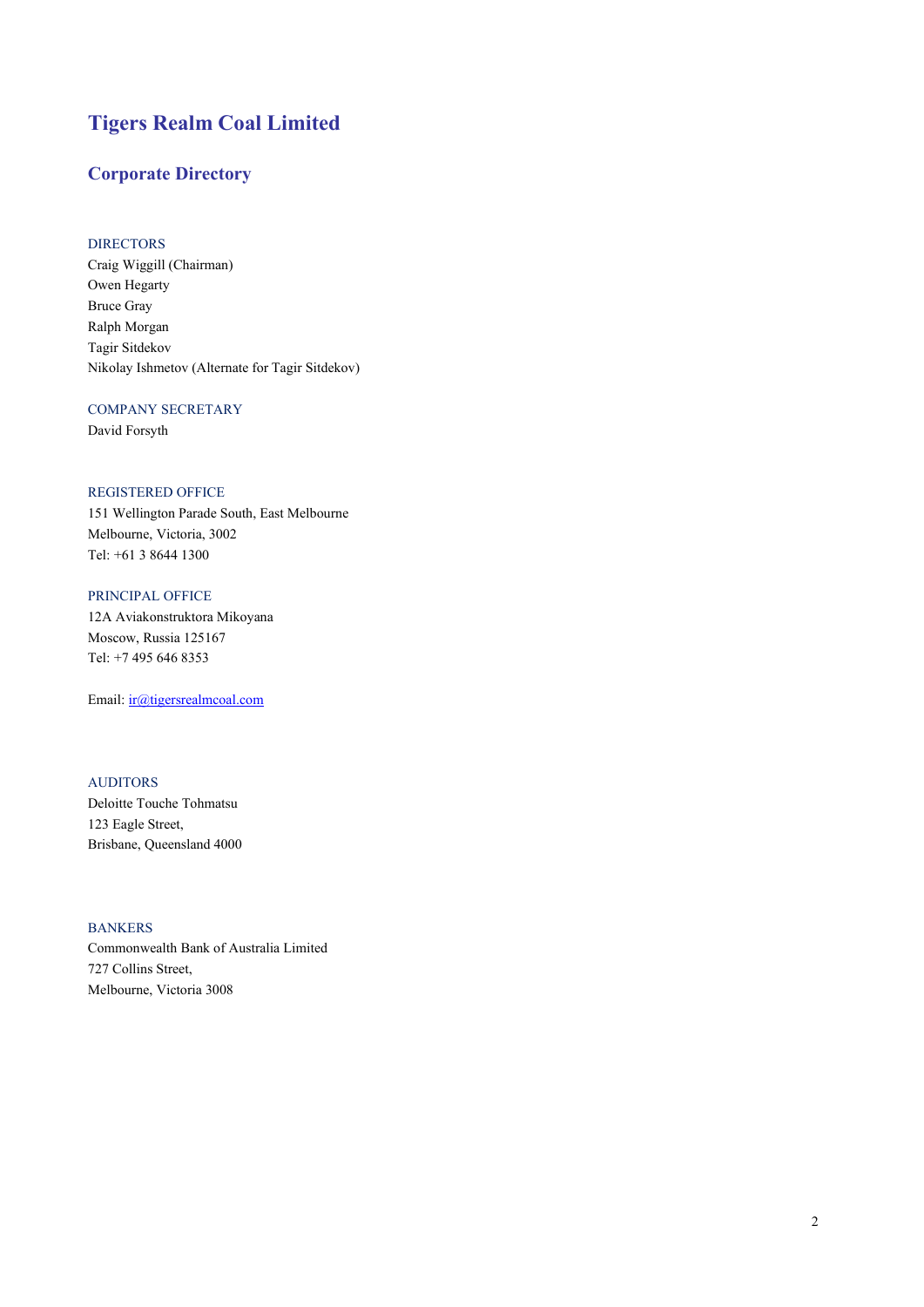## **Tigers Realm Coal Limited**

## **Contents**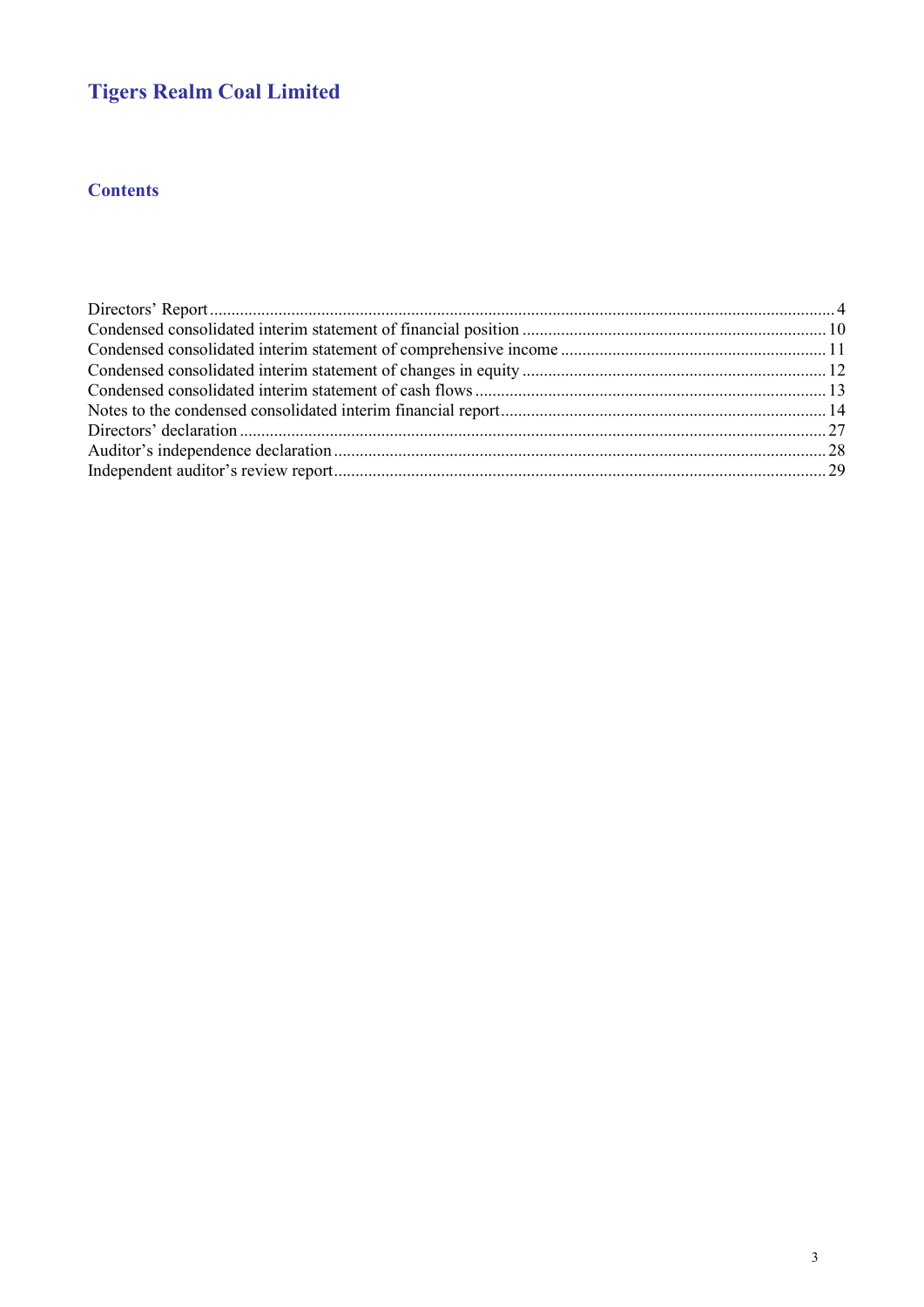#### <span id="page-5-0"></span>**1. Directors, Alternate Director and Company Secretary**

The Directors, Alternate Director and Company Secretary of Tigers Realm Coal Limited are:

| <b>Name</b>                             | Role                                 |
|-----------------------------------------|--------------------------------------|
| Mr Craig Wiggill (Chairman)<br>BSc Eng  | Independent Non-Executive Director   |
| Mr Owen Hegarty<br>BEc (Hons), FAusIMM  | Independent Non-Executive Director   |
| Mr Bruce Gray<br>MB, BS, MS, PhD, FRACS | Non-Executive Director               |
| Mr Ralph Morgan<br>BA, MPhil            | Non-Executive Director               |
| Mr Tagir Sitdekov<br>MBA                | Non-Executive Director               |
| Mr Nikolay Ishmetov<br>MSc in Finance   | Alternate Director to Tagir Sitdekov |
| Mr David Forsyth<br>FGIA, FCIS, FCPA    | Company Secretary                    |

All Directors and the Alternate Director have been in office from 1 January 2020 through to the date of this report.

#### **2. Directors' meetings**

During the six month period to 30 June 2020, 7 Directors' meetings were held for Tigers Realm Coal Limited ("TIG or "the Company").

#### **3. Principal activities**

The principal activities of the Group are the identification, exploration, development, mining and sale of coal from deposits in the Far East of the Russian Federation.

#### **4. Review of Operations**

#### **Business Strategies and Group Objectives**

The Group's objectives encompass the development of the Amaam Coking Coal Field, comprising its two, well-located, large coking coal projects in the Far East of Russia:

- Amaam North: a low-cost starter project providing a fast track to production and earnings, utilising existing infrastructure and supporting development of the entire Amaam Coking Coal Field; and
- Amaam: a large coal resource which will enable scaling TIG production up to 5 million tonnes per annum ("Mtpa") from dedicated new infrastructure.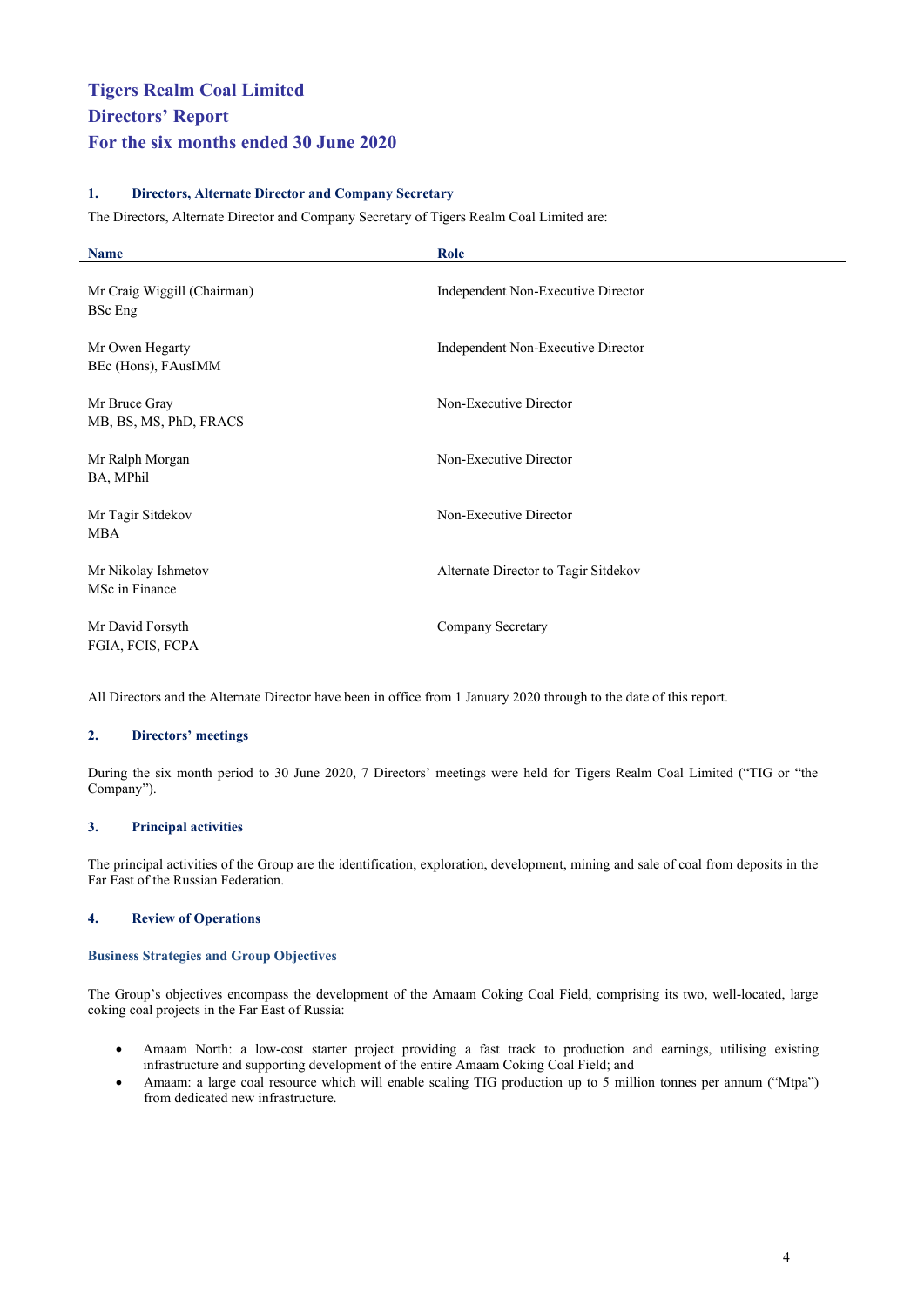#### **4. Review of Operations**

#### **Business Strategies and Group Objectives (continued)**

#### *Amaam North*

Development of Amaam North started with development of the Fandyushkinsky Field licence AND 15813 TE area ("Project F"), a part of Amaam North. A Project F Feasibility Study Update was completed in April 2016, subsequent to which the Group raised funds via a non-renounceable rights issuance, the primary use of proceeds being on the development of Project F. After completing the necessary initial construction works in the second half of 2016, commercial mining commenced in January 2017.

In September 2018, TIG was granted Exploration and Mining licence No AND 01314 TE over the Zvonkoye deposit, geographically located next to an eastern extension of Project F. As further discussed below in *Licenses, Permits and Titles,*  during 2019, TIG applied for a Mining and Excavation Plan ("TPRM") for the integrated development of the Fandyushkinskoe Field and Zvonkoye license areas, which was approved in December 2019. The Group plans to start production from both areas in second half of 2020.

Further development of Amaam North, which includes an upgrade of mine site infrastructure, the Beringovsky Port and Coal Terminal and supplemented by the construction of a coal handling and preparation plant ("CHPP"), will enable the Group to produce and sell higher-value coal and is expected to increase coal production and sales up to 1.5Mtpa. To optimise capital spend and suitable financing, TIG decided to proceed with the option of a modular plant. TIG expects coal preparation process design works to be completed by the end of third quarter 2020 and civil engineering design works to be completed in fourth quarter 2020. The first module of 150 tonnes per hour ("tph") is targeted for delivery and commissioning to allow the semi-hard coking coal ("SHCC") product to be sold during the 2021 shipping season, subject to obtaining acceptable financing.

#### *Amaam*

Amaam is a potential long-life project of the Group with capacity to enable TIG to increase production up to 5Mtpa of highquality coking coal product over an estimated 20-year life of mine. The Company currently holds an Exploration Licence over the Amaam deposit and two long-term (20 year) Extraction and Exploration Licences over parts of the deposit. Further details on the current status of the Group's licences are disclosed below in *Significant Business Risks: Licenses, Permits and Titles*.



#### *Amaam Coking Coal Field– World Location Map*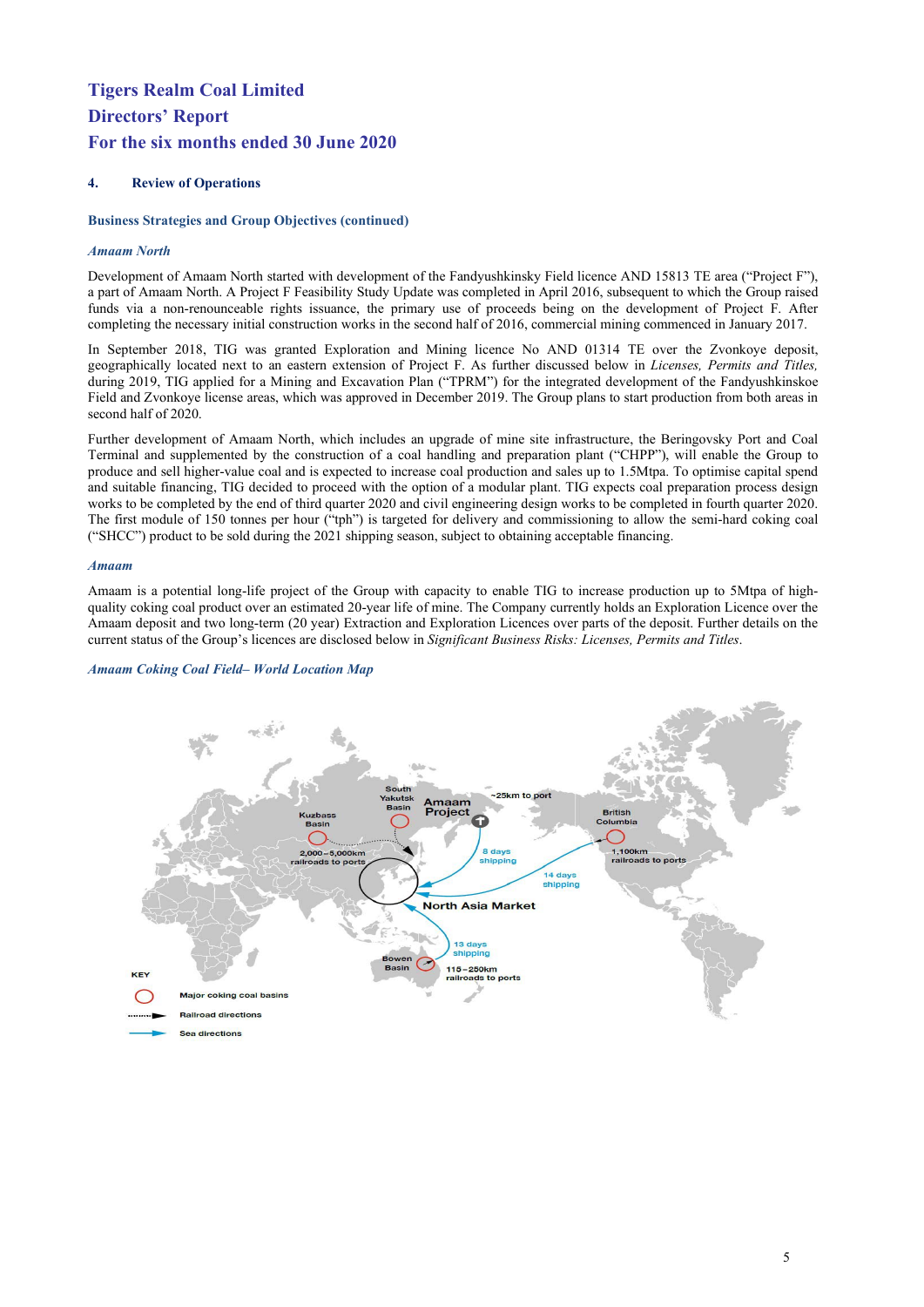#### **4. Review of Operations**

#### **Operating Performance**

Key Indicators of Operational performance are as follows:

| <b>Operating Indicators</b><br>(tonnes unless otherwise stated) | <b>Results for the</b><br>six months to<br><b>30 June 2020</b> | <b>Results for the</b><br>six months to 30<br><b>June 2019</b> |
|-----------------------------------------------------------------|----------------------------------------------------------------|----------------------------------------------------------------|
| Coal mined                                                      | 298                                                            | 220                                                            |
| Coal sold $*$                                                   | 144                                                            | 45                                                             |
| Coal loaded                                                     | 159                                                            | 84                                                             |
| Overburden removed                                              | 2,288 bcm                                                      | $1,199$ bcm                                                    |
| Stripping ratio                                                 | 7.7:1                                                          | 5.5:1                                                          |
| ROM coal stocks at period end**                                 | 588                                                            | 441                                                            |
| Cost of coal produced per tonne                                 | A\$67.16<br>(US\$44.19)                                        | A\$65.76<br>(US\$46.32)                                        |

\*including 7kt sold domestically without shipment

\*\*including 22kt loaded but not shipped as of 30 June 2020 (30 June 2019: 39kt)

For the six months ended 30 June 2020 the Group had a net loss of A\$17.041 million (For six months to 30 June 2019: loss A\$11.939 million) and at 30 June 2020 had net equity of A\$41.669 million (31 December 2019: A\$7.333 million). The Group's primary operational focus during the six months ended 30 June 2020 was coal mining and the negotiation of coal sales agreements, preparing our port for the 2020 shipping season and ongoing coal testing and related CHPP design works. During the six months ended 30 June 2020, the Group mined 298kt of coal, which is 78kt more (+35%) than during the six months ended 30 June 2019, concluded its first five coal sales agreements for 240kt of thermal coal and 50kt of semi-soft coking coal and received its first advance payments totalling A\$5.543 million. In June 2020, the Group completed loading of three thermal coal cargos, amounting to 137kt and a further 7kt were sold to local customers. Coal loaded during June 2020 amounted to 159kt which is 75kt (+89%) more than was achieved during June 2019. The 2020 shipping season was the first season in which TIG fully managed its port activities. Extensive dredging works, maintenance of the coal loading system, repair works on our fleet and other measures taken to prepare for the shipping season have enabled TIG to significantly increase its average loading rate to 8.3kt per workable weather day with a maximum 9kt per day compared to 3.3kt per day during 2019 shipping season.

Cost of coal produced per tonne increased by A\$1.40 during the six months ended 30 June 2020 compared to the six months ended 30 June 2019. The increased stripping ratio was driven by pre-stripping activities TIG was engaged in during March and the first half of April. By engaging in pre-stripping only, TIG was able to focus its mining equipment on overburden removal at a time when weather conditions frequently impede the efficiency and safety of pit-to port haulage operations. The average daily transportation rate increased by 67% from 1.2kt to 2kt daily haulage in the first half of 2020 compared to the first half of 2019. The increased haulage rate was driven by the acquisition during 2019 of six new Scania dump trucks and investments made to improve road conditions.

In order to achieve its next strategic objective on the Amaam North deposit, TIG has continued working on design and engineering works for a CHPP to enable the Company to sell a higher-value product of consistent quality into the SHCC markets. This SHCC product is expected to achieve significantly higher prices than those currently being achieved for the unwashed coal products being sold into thermal and SSCC markets.

The design and engineering works for the CHPP have been done with help from SibNii, one of the leading Russian coal process design bureaus, together with AB Mylec, a leading Australian coal process expert who have conducted washability optimization studies. A civil construction design contract was signed with [Prokopyevsk Mining and Design Institute](http://en.pgpi.su/) and a process design contract was signed with Parnaby Cyclones. Geological survey work required for detailed plant design was also completed.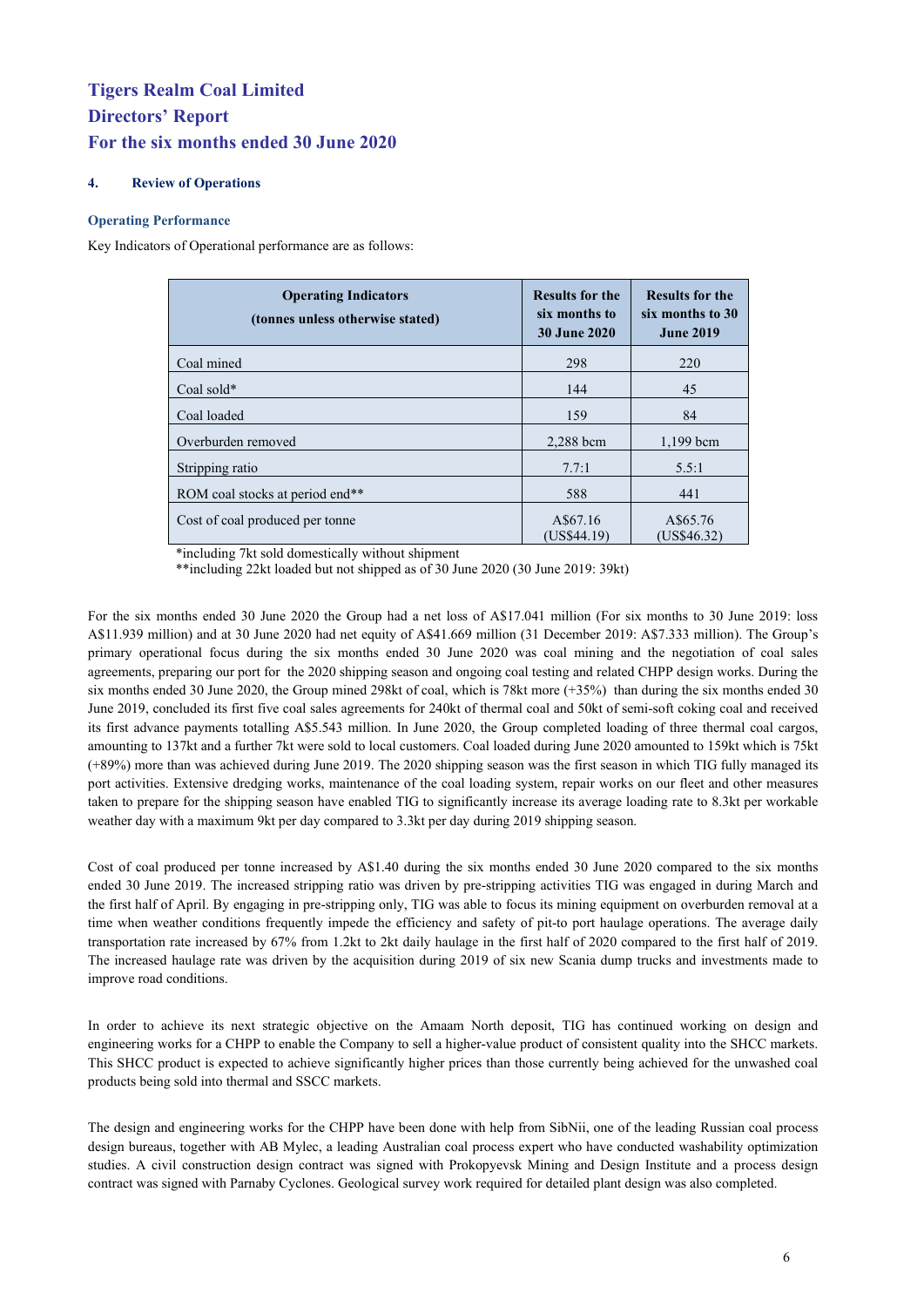#### **4. Operating and financial review (continued)**

During the six months ended 30 June 2020, cash outflows from operating activities were A\$13.987 million (six months to 30 June 2019: outflows of A\$16.961 million).

#### **Impact of the COVID-19 outbreak on the Group's operations**

There was no direct negative impact at site on TIG's operations and no cases have been registered at the Group's operational site. TIG has implemented a number of measures to ensure normal operating activities, including implementing remote working for employees based in Moscow, extensive testing of all employees arriving at the Chukotka operational site, ensuring the availability of self-isolation facilities in Beringovsky, and providing employees with necessary personal protective equipment, such as gloves, masks, glasses, and sanitizers. Management has been engaging with the relevant government agencies and bodies on all COVID-19 related measures. To fight the spread of COVID-19, TIG purchased high accuracy coronavirus tests and personal protective measures for local hospitals.

Management continues to monitor the situation closely and will implement necessary measures to respond to possible adverse effects as they occur.

Measures taken by various countries with respect to COVID–19 have had a significant negative impact on global economic activity in general, and on the demand for coal, in particular. This decrease in demand has led to significant decrease in internationally traded prices for both thermal and coking coal.

#### **Financial Position**

#### *Cash balances*

The Group's cash balance increased by A\$8.627 million to A\$13.343 million over the six-month period to 30 June 2020, from A\$4.716 million at 31 December 2019. Cash balances increased due to a combination of receiving the proceeds from shares issued of A\$26.774 million net of shareholder loan offset, settlement of outstanding receivables and the receipt of advances on coal shipments during the 2020 shipping season. Inflows were offset by payments to suppliers and staff, investments in acquisition of property, plant and equipment and repayment of finance leases obligations.

The Group paid A\$1.879 million for investment in property, plant and equipment in addition to paying finance lease obligations of A\$0.780 million.

#### *Inventory on hand*

Total coal stocks increased by 152kt during the six months to 30 June 2020. The lower of cost and net realisable value of the Group's inventories on hand at 30 June 2020 was A\$30.809 million (31 December 2019: A\$28.805 million), including A\$16.090 million of coal inventories, A\$4.408 million in fuel and oils and A\$10.311 million of other consumables (31 December 2019: A\$11.999 million of coal inventories, A\$3.900 million in fuel and oils and A\$12.906 million of other consumables).

Management performs a regular review of the recoverability of all inventories, to assess the Company's ability to recover the cost of coal inventories on hand. As a result of a significant decrease in realisable prices for thermal coal, a provision of A\$5.414 million in respect of thermal coal was recognised as of 30 June 2020. In addition, the existing provision for coal stockpiled at the interim coal stockpile increased by A\$1.397 million to A\$4.840 million due to an additional 41kt coal, requiring further processing, mined and hauled to the interim stockpile during the six months ended 30 June 2020.

#### *Non-current assets*

The Company performs at least twice annually a review for the existence of conditions indicating either the necessity to perform an impairment review or to consider the necessity to reverse previously recognised write-downs, as a result of which management have concluded that in the six months to 30 June 2020 neither further asset write-downs nor reversal of prior period write-downs recorded as a result of impairment testing performed in prior periods should be recognised.

A CAT D10 bulldozer was impaired during the six months to 30 June 2020 as a result of damage for which repairs to restore it to its previous operational condition were assessed as not economically justifiable. Accordingly, an impairment charge of A\$0.254 million was recognised in the six months to 30 June 2020.

#### *Lease liabilities*

No new lease arrangements were executed during the six months ended 30 June 2020. As part of the liquidity management strategy the Group has restructured two of its lease arrangements by extending the lease term from four to five years.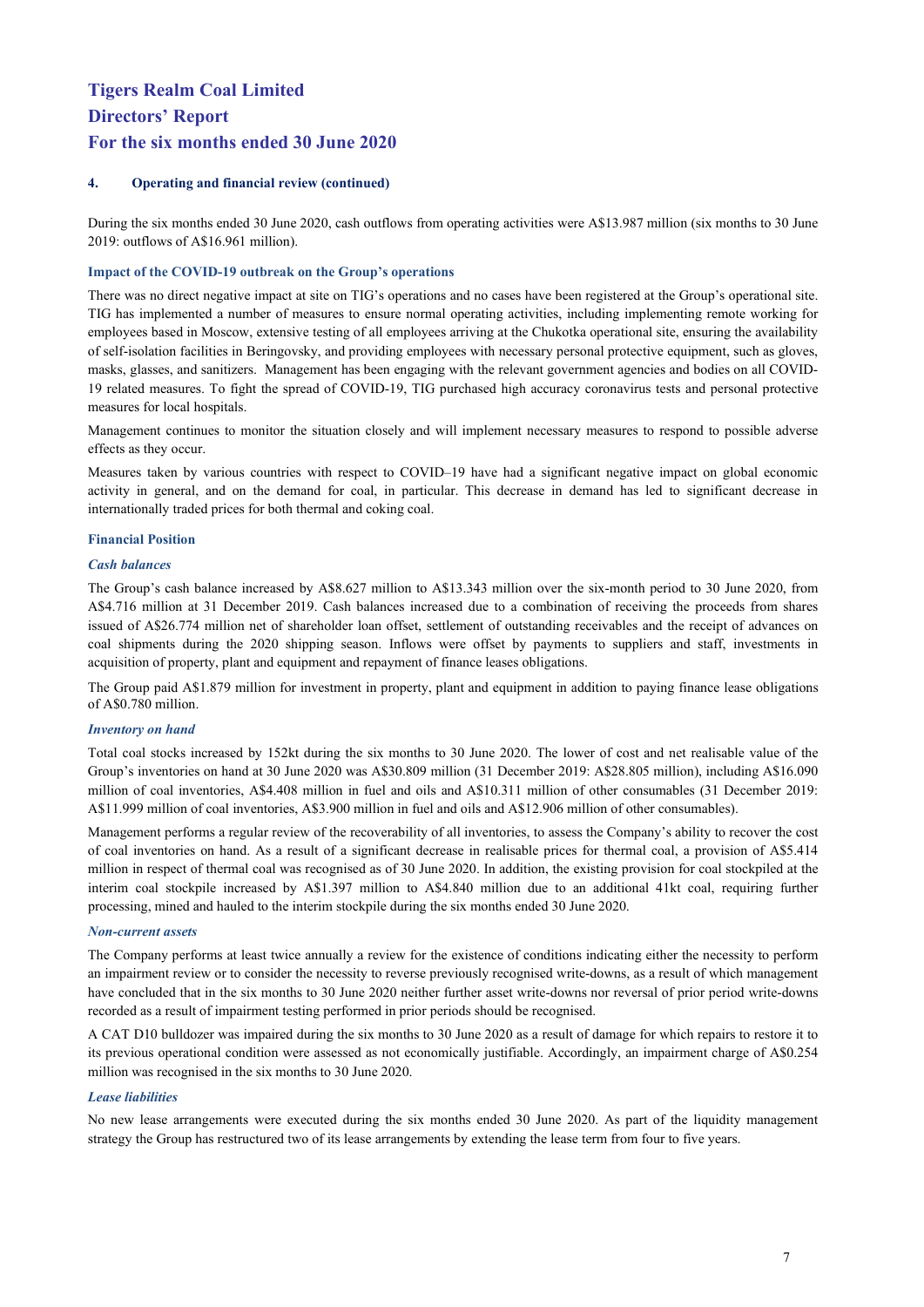#### **4. Operating and financial review (continued)**

#### *Shareholder loan*

On 2 January 2020, following the issuance of shares to BV Holding Limited, the loan payable to BV Holding Limited was settled in full. On 2 January 2020, A\$13.138 million out of A\$14.641 million loan payable to Dr Bruce Gray was settled, following the issuance of shares to Dr Bruce Gray.

On 10 July 2020, a supplemental deed to the loan agreement with Dr Bruce Gray was signed, extending the loan maturity date to 31 December 2020 and lowering the interest rate from 20% to 12% starting 24 June 2020. The remaining balance of A\$1.708 million is expected to be settled in December 2020.

#### *Royalty Agreement liability*

After the assessment of the provision for the obligations under the Royalty Agreement liability at 30 June 2020, the Group increased the royalty liability by A\$1.276 million, of which A\$0.269 million relate to foreign exchange difference, to A\$15.262 million (At 31 December 2019: A\$13.986 million).

#### *Lapse of Options*

During the six months ended 30 June 2020 6,976,000 options lapsed and were removed from the option register. A further 7,228,000 options were forfeited. Total number of options as of 30 June 2020 is 14,142,000.

#### *Share Capital*

The Entitlement Offer closed on 5 February 2020, as a result of which the Group raised A\$45.191 million. Entitlements not taken up during the Entitlement Offer were offered for sale in a shortfall bookbuild. The Group received a bid for a majority of the shortfall from Hanate Pty Ltd, an entity associated with the Group's director and substantial shareholder, Dr Bruce Gray. On 5 June 2020, a shortfall bookbuild of 1.3 billion shares at A\$0.01 per share (A\$13.038 million) was approved by TIG shareholders at the Annual General Meeting and on 24 June 2020 new shares were issued. Total share capital raised through the Entitlement Offer including the Shortfall Bookbuild was A\$58.229 million.

#### *Licence Update*

The Company is in compliance with all material license obligations. Amaam exploration license AND 01379 TP (former AND 01277 TP) renewal was completed in June 2020.

#### **5. Events subsequent to reporting date**

On 10 July 2020 the Group signed a supplemental deed to the loan agreement with Dr Bruce Gray, extending the A\$1.708 million loan maturity to 31 December 2020 and lowering the interest rate from 20% to 12%.

On 24 July 2020 2,606,000 options have been lapsed and removed from Company's option register.

#### **6. Dividends paid or recommended**

The Directors do not recommend the payment of a dividend and no amount has been paid or declared by way of a dividend to the date of this report.

#### **7. Directors' interests**

The relevant interest of each Director in the shares or options over such instruments issued by the companies within the Group and other related bodies corporate, as notified by the directors to the ASX in accordance with S205G(1) of the *Corporations Act 2001*, at the date of this report is as follows:

| <b>Tigers Realm Coal Limited</b> |                                     |  |  |
|----------------------------------|-------------------------------------|--|--|
| <b>Ordinary shares</b>           | <b>Options over ordinary shares</b> |  |  |
|                                  |                                     |  |  |
| 60,412,029                       |                                     |  |  |
| 5,100,000                        |                                     |  |  |
| 3,001,453,971                    |                                     |  |  |
|                                  |                                     |  |  |
|                                  |                                     |  |  |
|                                  |                                     |  |  |
|                                  |                                     |  |  |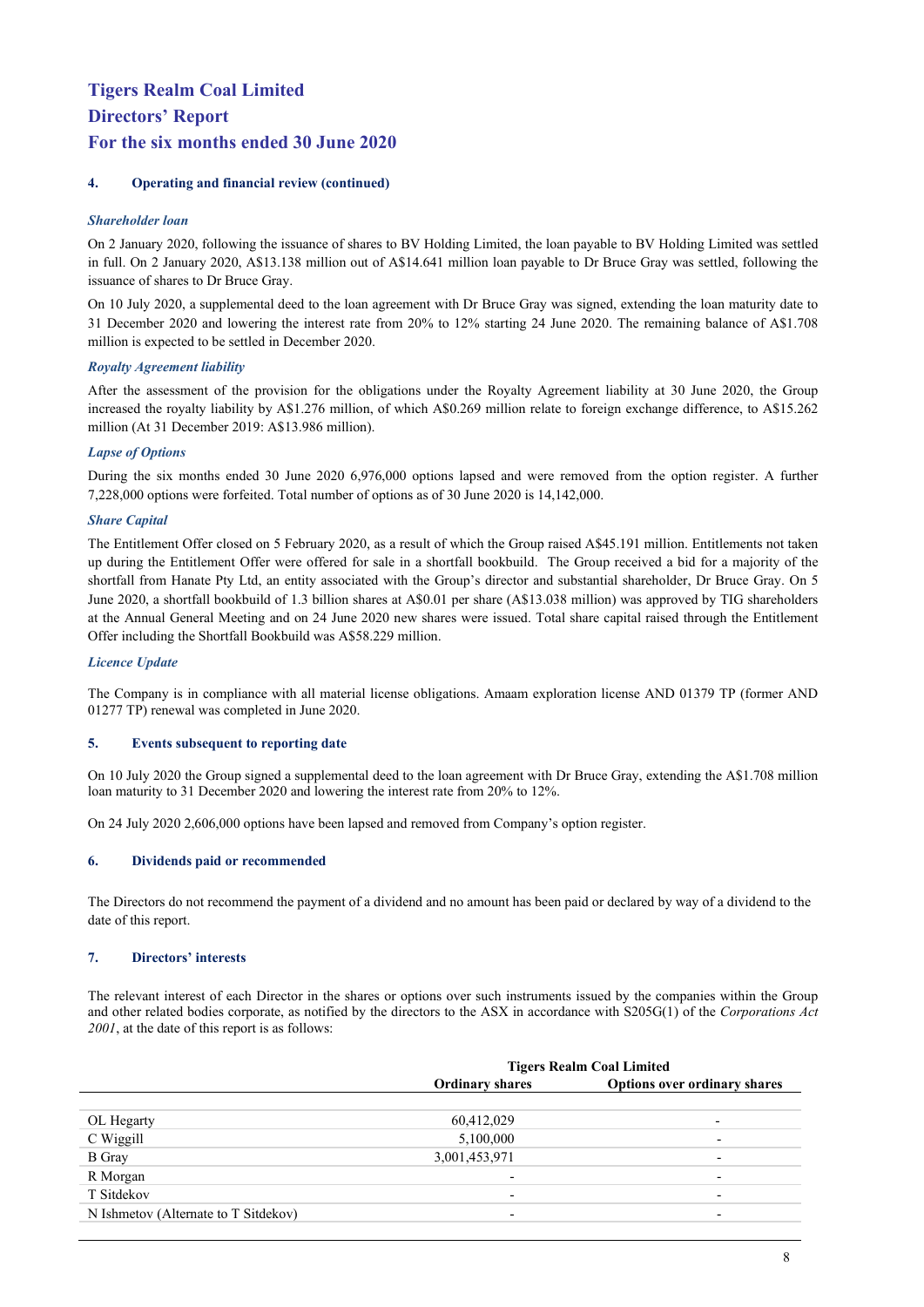#### **8. Auditor's Independence Declaration**

The auditor's independence declaration is set out on page 28 and forms part of the Directors' report for the interim period ended 30 June 2020.

This report is made in accordance with a resolution of the Directors

Dated at Melbourne this 26<sup>th</sup> day of August 2020.

Signed in accordance with a resolution of the Directors:

Dine 2/ Hyang

Owen Hegarty Non-Executive Director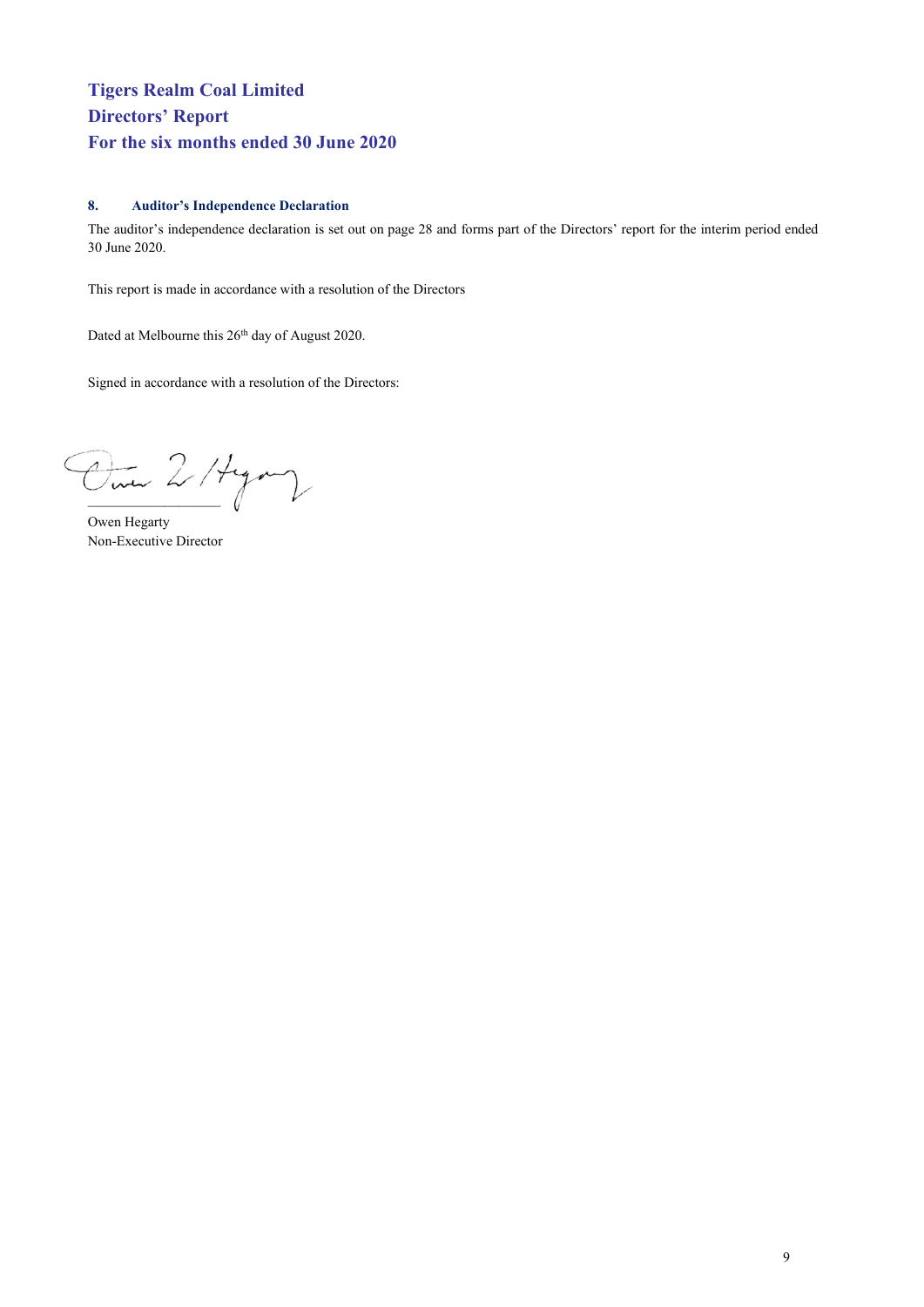## <span id="page-11-0"></span>**Tigers Realm Coal Limited Condensed consolidated interim statement of financial position As at 30 June 2020**

|                                                            |             | 30 June    | 31 December |
|------------------------------------------------------------|-------------|------------|-------------|
|                                                            | <b>Note</b> | 2020       | 2019        |
|                                                            |             | A\$'000    | A\$'000     |
| <b>Current Assets</b>                                      |             |            |             |
| Cash and cash equivalents                                  |             | 13,343     | 4,716       |
| Trade and other receivables                                |             | 8,962      | 10,196      |
| Inventories                                                | 11          | 30,809     | 28,805      |
| Prepayments                                                |             | 1,849      | 2,936       |
| Other assets                                               |             | 13         | 20          |
| <b>Total current assets</b>                                |             | 54,976     | 46,673      |
|                                                            |             |            |             |
| <b>Non-current assets</b>                                  |             |            |             |
| Property, plant and equipment                              | 12          | 34,372     | 41,100      |
| <b>Total non-current assets</b>                            |             | 34,372     | 41,100      |
| <b>Total assets</b>                                        |             | 89,348     | 87,773      |
| <b>Current Liabilities</b>                                 |             |            |             |
| Trade and other payables                                   |             | 7,354      | 13,976      |
| Loans payable                                              | 13          | 1,708      | 29,393      |
| Advances received                                          |             | 5,543      | 3,186       |
| Lease liability                                            | 14          | 4,373      | 5,197       |
| Royalty liability                                          | 16          | 1,303      | 690         |
| Other financial liabilities                                | 15          | 750        | 779         |
| Employee benefits                                          |             | 1,633      | 1,263       |
| <b>Total current liabilities</b>                           |             | 22,664     | 54,484      |
|                                                            |             |            |             |
| <b>Non-current liabilities</b>                             |             |            |             |
| Trade and other payables                                   |             | 128        | 134         |
| Lease liability                                            | 14          | 7,951      | 9,234       |
| Royalty liability                                          | 16          | 13,959     | 13,296      |
| Other financial liabilities                                | 15          | 2,615      | 2,889       |
| Provision for site restoration                             |             | 362        | 403         |
| <b>Total non-current liabilities</b>                       |             | 25,015     | 25,956      |
| <b>Total liabilities</b>                                   |             | 47,679     | 80,440      |
| <b>Net assets</b>                                          |             | 41,669     | 7,333       |
|                                                            |             |            |             |
| <b>Equity</b>                                              |             |            |             |
| Share capital                                              | 17          | 230,846    | 173,108     |
| Reserves                                                   |             | 19,339     | 25,660      |
| (Accumulated losses)                                       |             | (188, 731) | (171,700)   |
| Total equity attributable to equity holders of the Company |             | 61,454     | 27,068      |
| Non-controlling interest                                   |             | (19, 785)  | (19, 735)   |
| <b>Total equity</b>                                        |             | 41,669     | 7,333       |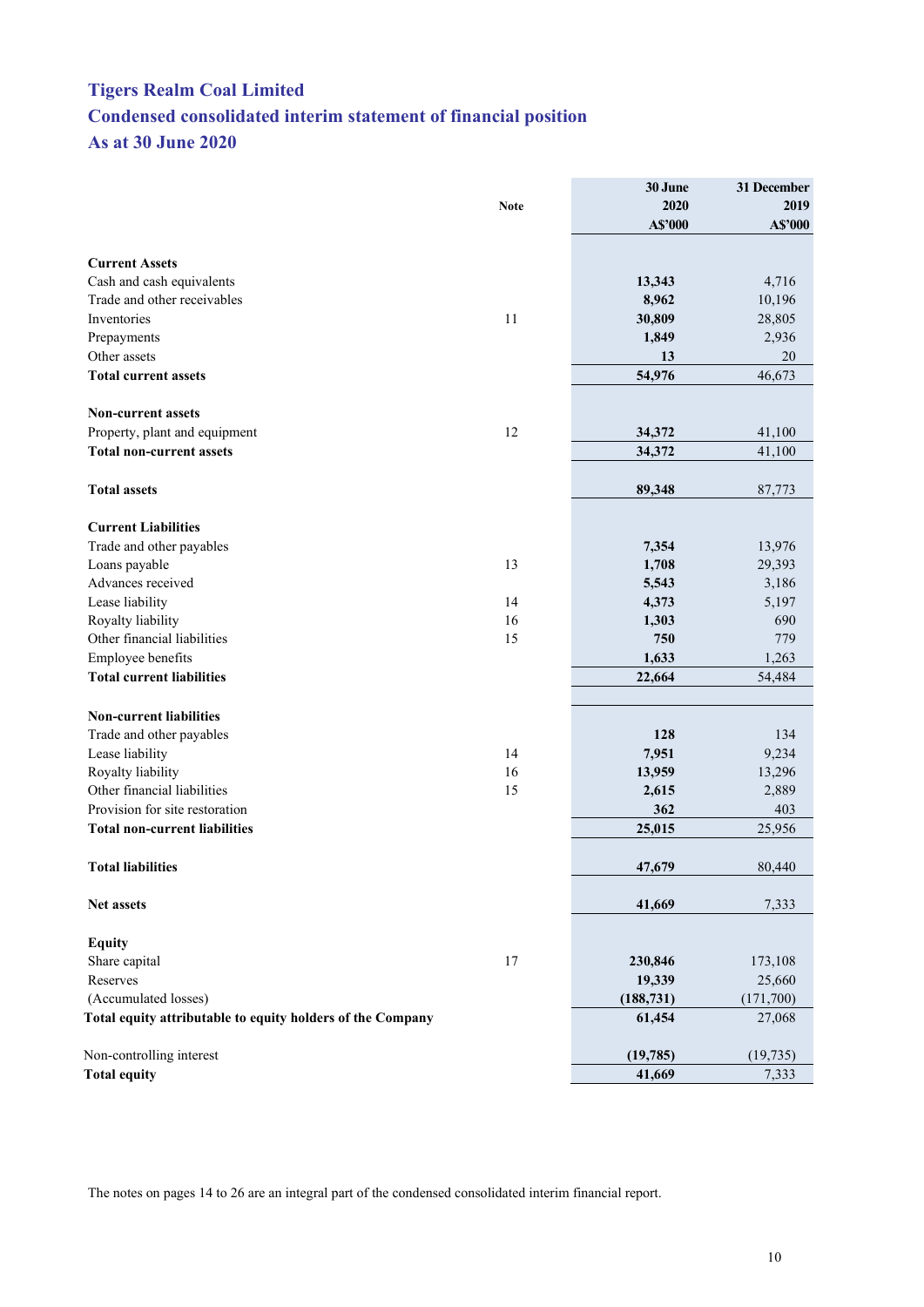## <span id="page-12-0"></span>**Tigers Realm Coal Limited Condensed consolidated interim statement of comprehensive income For the six months ended 30 June 2020**

|                                                                 | <b>Note</b> | 30 June<br>2020<br>A\$'000 | 30 June<br>2019<br>A\$'000 |
|-----------------------------------------------------------------|-------------|----------------------------|----------------------------|
| Revenue from coal sales                                         |             | 7,090                      | 2,935                      |
| Mining and related costs of coal sold                           |             | (7, 346)                   | (2, 457)                   |
| Transhipment and other port costs                               |             | (3,091)                    | (2, 472)                   |
| Gross margin on coal sold                                       |             | (3, 347)                   | (1,994)                    |
| Other income                                                    |             | 69                         | 21                         |
| Administrative and other operating expenses                     | 8           | (3,613)                    | (3,824)                    |
| Share based payments                                            |             | (58)                       | (135)                      |
| Exploration and evaluation expenses                             |             | (18)                       | (150)                      |
| Change in provisions for inventories                            | 11          | (6, 734)                   | (2, 404)                   |
| Write off of property, plant and equipment                      | 12          | (254)                      | (460)                      |
| Royalty expense                                                 | 16          | (1,007)<br>(14, 962)       | (1,516)<br>(10, 462)       |
| <b>Results from operating activities</b>                        |             |                            |                            |
| Finance income                                                  |             |                            | 5                          |
| Finance costs                                                   |             | (1,715)                    | (1,340)                    |
| Net foreign exchange loss                                       |             | (358)                      | (130)                      |
| Net finance (costs)                                             |             | (2,073)                    | (1, 465)                   |
| (Loss) before income tax                                        |             | (17, 035)                  | (11, 927)                  |
| Income tax (expense)                                            |             | (6)                        | (12)                       |
| Net (Loss)                                                      |             | (17, 041)                  | (11,939)                   |
| Other comprehensive (loss)/income                               |             |                            |                            |
| Items that may subsequently be reclassified to profit or loss   |             |                            |                            |
| Foreign currency translation differences for foreign operations |             | (6, 419)                   | 3,326                      |
| Total comprehensive (loss) for the period                       |             | (23, 460)                  | (8,613)                    |
| Net (Loss) is attributable to:                                  |             |                            |                            |
| Owners of the Company                                           |             | (17, 031)                  | (11,907)                   |
| Non-controlling interest                                        |             | (10)                       | (32)                       |
| (Loss) for the period                                           |             | (17, 041)                  | (11, 939)                  |
| Total comprehensive gain/(loss) attributable to:                |             |                            |                            |
| Owners of the Company                                           |             | (23, 410)                  | (9,093)                    |
| Non-controlling interest                                        |             | (50)                       | 480                        |
| Total comprehensive (loss) for the period                       |             | (23, 460)                  | (8,613)                    |
| (Loss) per share (cents per share)                              |             |                            |                            |
| Basic (loss) per share (cents)                                  |             |                            |                            |
| Diluted (loss) per share (cents)                                | 10          | (0.27)                     | (0.66)                     |
|                                                                 | $10\,$      | (0.27)                     | (0.66)                     |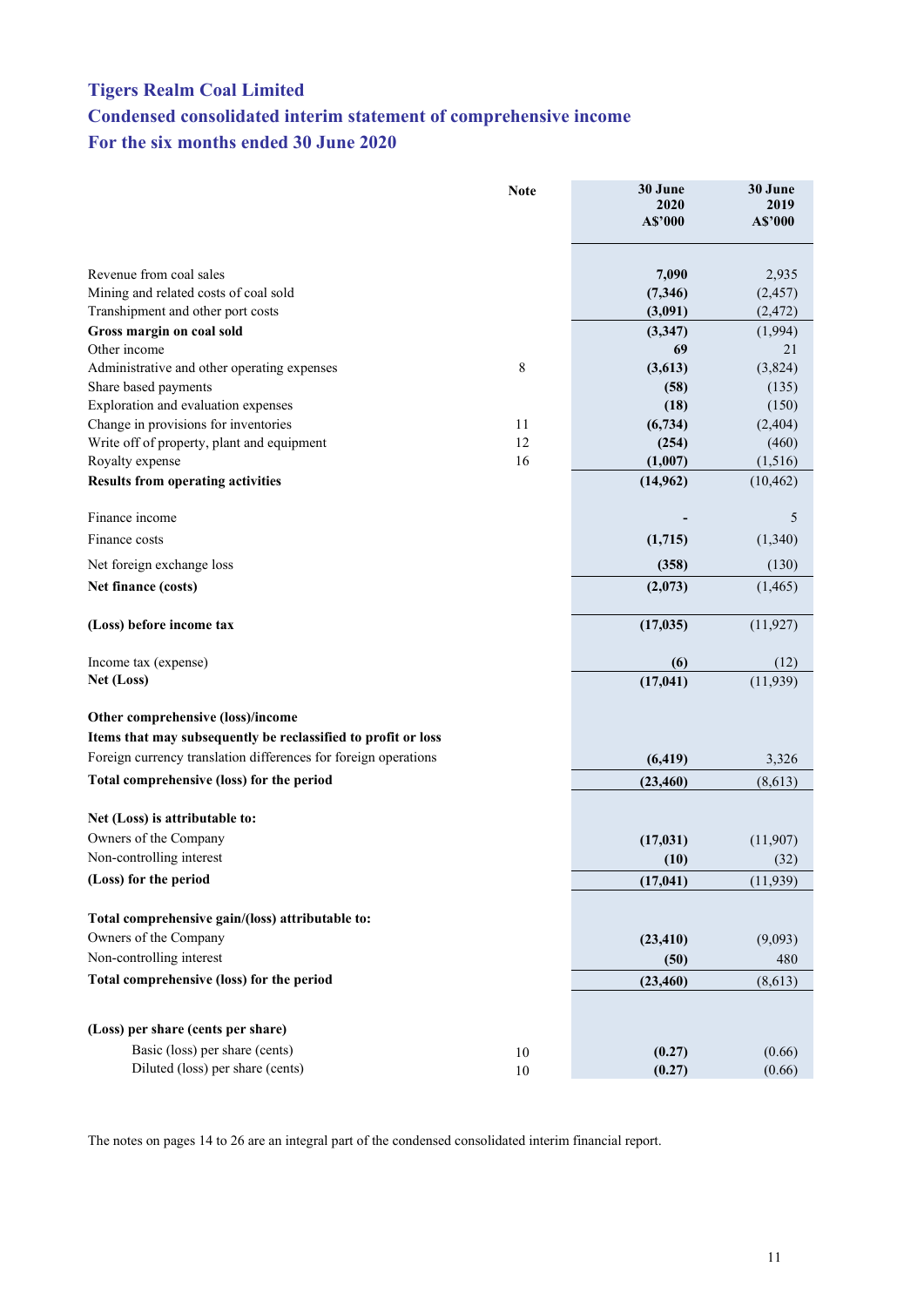## **Tigers Realm Coal Limited Condensed consolidated interim statement of changes in equity For the six month period ended 30 June 2020**

<span id="page-13-0"></span>

| Non-<br><b>Share based</b><br>Currency<br><b>Share</b><br><b>Translation</b><br>Other<br>controlling<br>(Accumulated<br>payments<br><b>Total</b><br>Capital<br><b>Reserve</b><br><b>Total</b><br><b>Reserve</b><br><b>Notes</b><br>Losses)<br>Interest<br>reserve<br>A\$'000<br>A\$'000<br>A\$'000<br>A\$'000<br>A\$'000<br>A\$'000<br>A\$'000<br>A\$'000<br>7,301<br>6,309<br><b>Balance as at 1 January 2020</b><br>173,108<br>(171,700)<br>12,050<br>27,068<br>(19,735)<br>7,333<br>Net (Loss) for the period<br>(17, 031)<br>(17, 031)<br>(10)<br>(17, 041)<br>$\overline{\phantom{a}}$<br>$\blacksquare$<br>Other comprehensive (loss) for the period<br>(6,379)<br>(6, 419)<br>(6,379)<br>(40)<br>$\blacksquare$<br>$\sim$<br>$\overline{a}$<br>(17, 031)<br>Total comprehensive (loss) for the period<br>(6,379)<br>(23, 410)<br>(50)<br>(23, 460)<br>$\overline{\phantom{a}}$<br>$\overline{\phantom{a}}$<br>$\sim$<br>Issue of ordinary shares<br>58,229<br>58,229<br>58,229<br>$\overline{\phantom{a}}$<br>$\overline{\phantom{a}}$<br>$\overline{\phantom{a}}$<br>Costs of raising equity<br>(491)<br>(491)<br>(491)<br>$\overline{\phantom{a}}$<br>58<br>58<br>58<br>Share based payment transactions<br>-<br>$\blacksquare$<br>$\blacksquare$<br><b>Balance at 30 June 2020</b><br>230,846<br>(188, 731)<br>7,359<br>5,671<br>6,309<br>61,454<br>(19, 785)<br>41,669<br>8,300<br><b>Balance as at 1 January 2019</b><br>173,747<br>(152,985)<br>7,053<br>6,309<br>42,424<br>(19, 884)<br>22,540<br>(32)<br>Net (Loss) for the period<br>(11,907)<br>(11,907)<br>(11, 939)<br>$\overline{\phantom{a}}$<br>$\overline{\phantom{a}}$<br>Other comprehensive income for the period<br>2,814<br>2,814<br>512<br>3,326<br>$\sim$<br>$\overline{\phantom{a}}$<br>2,814<br>480<br>Total comprehensive income/(loss) for the period<br>(11,907)<br>(9,093)<br>(8,613)<br>$\overline{\phantom{a}}$<br>$\blacksquare$<br>$\sim$<br>135<br>135<br>Share based payment transactions<br>135<br>$\sim$<br>$\overline{\phantom{a}}$<br><b>Balance at 30 June 2019</b><br>173,747<br>7,188<br>11,114<br>6,309<br>14,062<br>(164, 892)<br>33,466<br>(19, 404) |  |  | Foreign |  |  |
|----------------------------------------------------------------------------------------------------------------------------------------------------------------------------------------------------------------------------------------------------------------------------------------------------------------------------------------------------------------------------------------------------------------------------------------------------------------------------------------------------------------------------------------------------------------------------------------------------------------------------------------------------------------------------------------------------------------------------------------------------------------------------------------------------------------------------------------------------------------------------------------------------------------------------------------------------------------------------------------------------------------------------------------------------------------------------------------------------------------------------------------------------------------------------------------------------------------------------------------------------------------------------------------------------------------------------------------------------------------------------------------------------------------------------------------------------------------------------------------------------------------------------------------------------------------------------------------------------------------------------------------------------------------------------------------------------------------------------------------------------------------------------------------------------------------------------------------------------------------------------------------------------------------------------------------------------------------------------------------------------------------------------------------------------------------------------------------------------------------------------------------------------------|--|--|---------|--|--|
|                                                                                                                                                                                                                                                                                                                                                                                                                                                                                                                                                                                                                                                                                                                                                                                                                                                                                                                                                                                                                                                                                                                                                                                                                                                                                                                                                                                                                                                                                                                                                                                                                                                                                                                                                                                                                                                                                                                                                                                                                                                                                                                                                          |  |  |         |  |  |
|                                                                                                                                                                                                                                                                                                                                                                                                                                                                                                                                                                                                                                                                                                                                                                                                                                                                                                                                                                                                                                                                                                                                                                                                                                                                                                                                                                                                                                                                                                                                                                                                                                                                                                                                                                                                                                                                                                                                                                                                                                                                                                                                                          |  |  |         |  |  |
|                                                                                                                                                                                                                                                                                                                                                                                                                                                                                                                                                                                                                                                                                                                                                                                                                                                                                                                                                                                                                                                                                                                                                                                                                                                                                                                                                                                                                                                                                                                                                                                                                                                                                                                                                                                                                                                                                                                                                                                                                                                                                                                                                          |  |  |         |  |  |
|                                                                                                                                                                                                                                                                                                                                                                                                                                                                                                                                                                                                                                                                                                                                                                                                                                                                                                                                                                                                                                                                                                                                                                                                                                                                                                                                                                                                                                                                                                                                                                                                                                                                                                                                                                                                                                                                                                                                                                                                                                                                                                                                                          |  |  |         |  |  |
|                                                                                                                                                                                                                                                                                                                                                                                                                                                                                                                                                                                                                                                                                                                                                                                                                                                                                                                                                                                                                                                                                                                                                                                                                                                                                                                                                                                                                                                                                                                                                                                                                                                                                                                                                                                                                                                                                                                                                                                                                                                                                                                                                          |  |  |         |  |  |
|                                                                                                                                                                                                                                                                                                                                                                                                                                                                                                                                                                                                                                                                                                                                                                                                                                                                                                                                                                                                                                                                                                                                                                                                                                                                                                                                                                                                                                                                                                                                                                                                                                                                                                                                                                                                                                                                                                                                                                                                                                                                                                                                                          |  |  |         |  |  |
|                                                                                                                                                                                                                                                                                                                                                                                                                                                                                                                                                                                                                                                                                                                                                                                                                                                                                                                                                                                                                                                                                                                                                                                                                                                                                                                                                                                                                                                                                                                                                                                                                                                                                                                                                                                                                                                                                                                                                                                                                                                                                                                                                          |  |  |         |  |  |
|                                                                                                                                                                                                                                                                                                                                                                                                                                                                                                                                                                                                                                                                                                                                                                                                                                                                                                                                                                                                                                                                                                                                                                                                                                                                                                                                                                                                                                                                                                                                                                                                                                                                                                                                                                                                                                                                                                                                                                                                                                                                                                                                                          |  |  |         |  |  |
|                                                                                                                                                                                                                                                                                                                                                                                                                                                                                                                                                                                                                                                                                                                                                                                                                                                                                                                                                                                                                                                                                                                                                                                                                                                                                                                                                                                                                                                                                                                                                                                                                                                                                                                                                                                                                                                                                                                                                                                                                                                                                                                                                          |  |  |         |  |  |
|                                                                                                                                                                                                                                                                                                                                                                                                                                                                                                                                                                                                                                                                                                                                                                                                                                                                                                                                                                                                                                                                                                                                                                                                                                                                                                                                                                                                                                                                                                                                                                                                                                                                                                                                                                                                                                                                                                                                                                                                                                                                                                                                                          |  |  |         |  |  |
|                                                                                                                                                                                                                                                                                                                                                                                                                                                                                                                                                                                                                                                                                                                                                                                                                                                                                                                                                                                                                                                                                                                                                                                                                                                                                                                                                                                                                                                                                                                                                                                                                                                                                                                                                                                                                                                                                                                                                                                                                                                                                                                                                          |  |  |         |  |  |
|                                                                                                                                                                                                                                                                                                                                                                                                                                                                                                                                                                                                                                                                                                                                                                                                                                                                                                                                                                                                                                                                                                                                                                                                                                                                                                                                                                                                                                                                                                                                                                                                                                                                                                                                                                                                                                                                                                                                                                                                                                                                                                                                                          |  |  |         |  |  |
|                                                                                                                                                                                                                                                                                                                                                                                                                                                                                                                                                                                                                                                                                                                                                                                                                                                                                                                                                                                                                                                                                                                                                                                                                                                                                                                                                                                                                                                                                                                                                                                                                                                                                                                                                                                                                                                                                                                                                                                                                                                                                                                                                          |  |  |         |  |  |
|                                                                                                                                                                                                                                                                                                                                                                                                                                                                                                                                                                                                                                                                                                                                                                                                                                                                                                                                                                                                                                                                                                                                                                                                                                                                                                                                                                                                                                                                                                                                                                                                                                                                                                                                                                                                                                                                                                                                                                                                                                                                                                                                                          |  |  |         |  |  |
|                                                                                                                                                                                                                                                                                                                                                                                                                                                                                                                                                                                                                                                                                                                                                                                                                                                                                                                                                                                                                                                                                                                                                                                                                                                                                                                                                                                                                                                                                                                                                                                                                                                                                                                                                                                                                                                                                                                                                                                                                                                                                                                                                          |  |  |         |  |  |
|                                                                                                                                                                                                                                                                                                                                                                                                                                                                                                                                                                                                                                                                                                                                                                                                                                                                                                                                                                                                                                                                                                                                                                                                                                                                                                                                                                                                                                                                                                                                                                                                                                                                                                                                                                                                                                                                                                                                                                                                                                                                                                                                                          |  |  |         |  |  |
|                                                                                                                                                                                                                                                                                                                                                                                                                                                                                                                                                                                                                                                                                                                                                                                                                                                                                                                                                                                                                                                                                                                                                                                                                                                                                                                                                                                                                                                                                                                                                                                                                                                                                                                                                                                                                                                                                                                                                                                                                                                                                                                                                          |  |  |         |  |  |
|                                                                                                                                                                                                                                                                                                                                                                                                                                                                                                                                                                                                                                                                                                                                                                                                                                                                                                                                                                                                                                                                                                                                                                                                                                                                                                                                                                                                                                                                                                                                                                                                                                                                                                                                                                                                                                                                                                                                                                                                                                                                                                                                                          |  |  |         |  |  |
|                                                                                                                                                                                                                                                                                                                                                                                                                                                                                                                                                                                                                                                                                                                                                                                                                                                                                                                                                                                                                                                                                                                                                                                                                                                                                                                                                                                                                                                                                                                                                                                                                                                                                                                                                                                                                                                                                                                                                                                                                                                                                                                                                          |  |  |         |  |  |
|                                                                                                                                                                                                                                                                                                                                                                                                                                                                                                                                                                                                                                                                                                                                                                                                                                                                                                                                                                                                                                                                                                                                                                                                                                                                                                                                                                                                                                                                                                                                                                                                                                                                                                                                                                                                                                                                                                                                                                                                                                                                                                                                                          |  |  |         |  |  |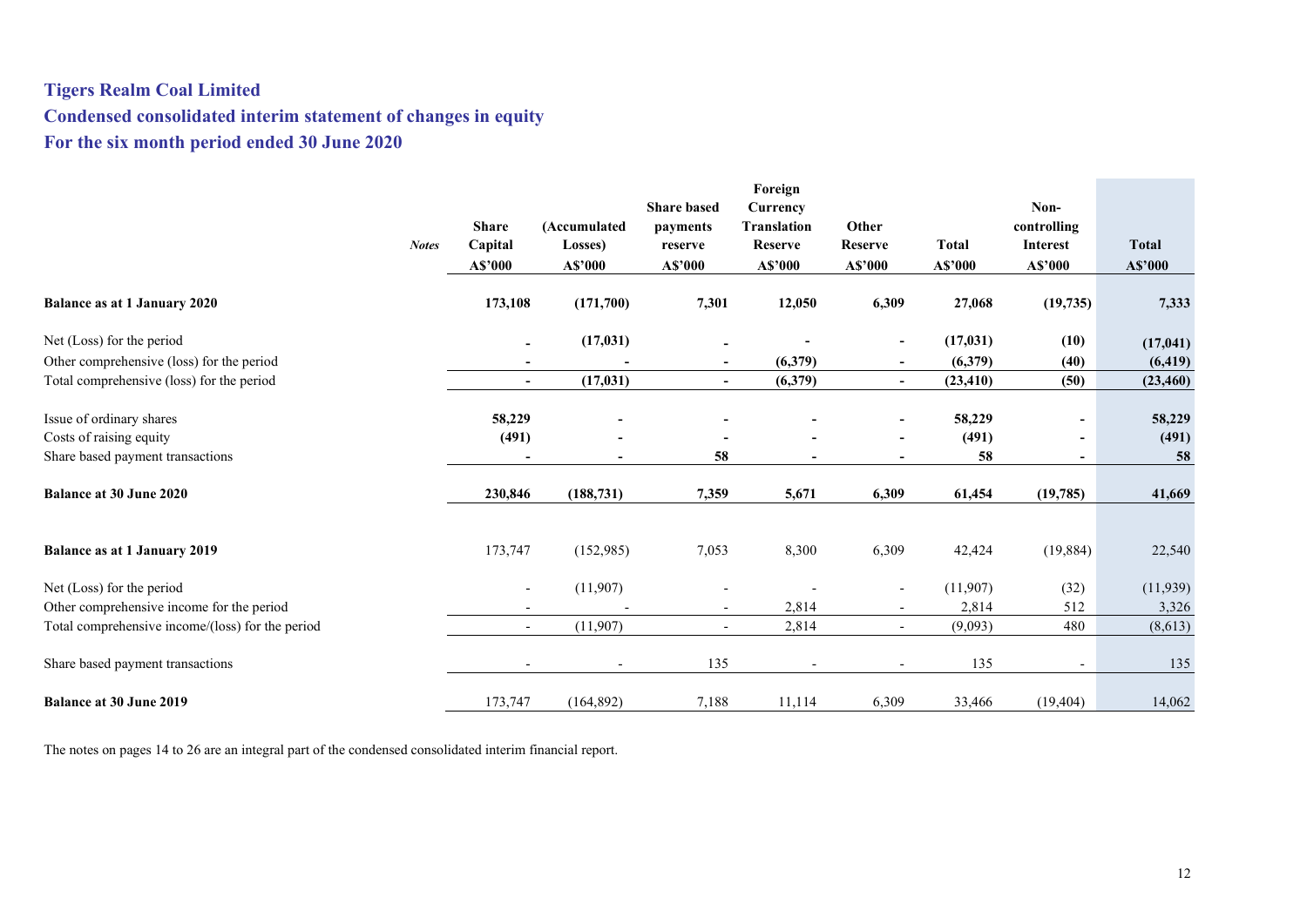## <span id="page-14-0"></span>**Tigers Realm Coal Limited Condensed consolidated interim statement of cash flows For the six months period ended 30 June 2020**

|                                                               | 30 June   | 30 June  |
|---------------------------------------------------------------|-----------|----------|
|                                                               | 2020      | 2019     |
|                                                               | A\$'000   | A\$'000  |
| Cash flows from operating activities                          |           |          |
| Cash receipts from customers                                  | 10,489    | 6,074    |
| Cash paid to suppliers and employees                          | (22, 915) | (21,640) |
| Exploration and evaluation expenditure                        | (45)      | (232)    |
| Interest and financing costs paid                             | (1,340)   | (1,155)  |
| Income taxes paid                                             | (176)     | (8)      |
| Net cash used in operating activities                         | (13,987)  | (16,961) |
|                                                               |           |          |
| Cash flows from investing activities                          |           |          |
| Payments for property, plant and equipment                    | (1, 879)  | (2,935)  |
| Net cash used in investing activities                         | (1,879)   | (2,935)  |
|                                                               |           |          |
| Cash flows from financing activities                          |           |          |
| Proceeds from issue of shares                                 | 26,774    |          |
| Share issue costs                                             | (899)     |          |
| Repayment of finance lease liabilities                        | (780)     | (2,848)  |
| Proceeds from borrowings                                      |           | 23,797   |
| Net cash (used in) received from financing activities         | 25,095    | 20,949   |
|                                                               |           |          |
| Net movement in cash and cash equivalents                     | 9,229     | 1,053    |
| Cash and cash equivalents at beginning of the period          | 4,716     | 3,554    |
| Effects of exchange rate changes on cash and cash equivalents | (602)     | 215      |
|                                                               | 13,343    | 4,822    |

#### **Cash and cash equivalents at the end of the period**

#### *Non-cash financing activities for the six months ended 30 June 2020: Shareholder loans*

On 2 January 2020, the loans payable to BV Holding Limited and Dr B Gray, shareholders of the Company, in the amount of A\$14.776 million and A\$13.138 million, respectively were settled against the shares issued to them as part of the Entitlement Offer.

#### *Non-cash investing activities for the six months ended 30 June 2019: Leasing transactions*

During the six months ended 30 June 2019, the Group executed a number of finance lease arrangements with equipment vendors, Russian banking institutions and Russian financing companies for the acquisition of various mining and port equipment. The additions to the property, plant & equipment under these arrangements were RUB 556.440 million (A\$13.539 million).

On 1 January 2019, following the adoption of AASB 16 Leases, the Group recognised right of use assets and a related lease liability in respect of the agreement with Rosmorport executed in March 2018, in accordance with which the Group leases three general cargo piers, a coal pier and a breakwater pier for 49 years from the date of signing. The right of use asset and commensurately the lease liability upon initial recognition was RUB 23.593 million (A\$0.481 million).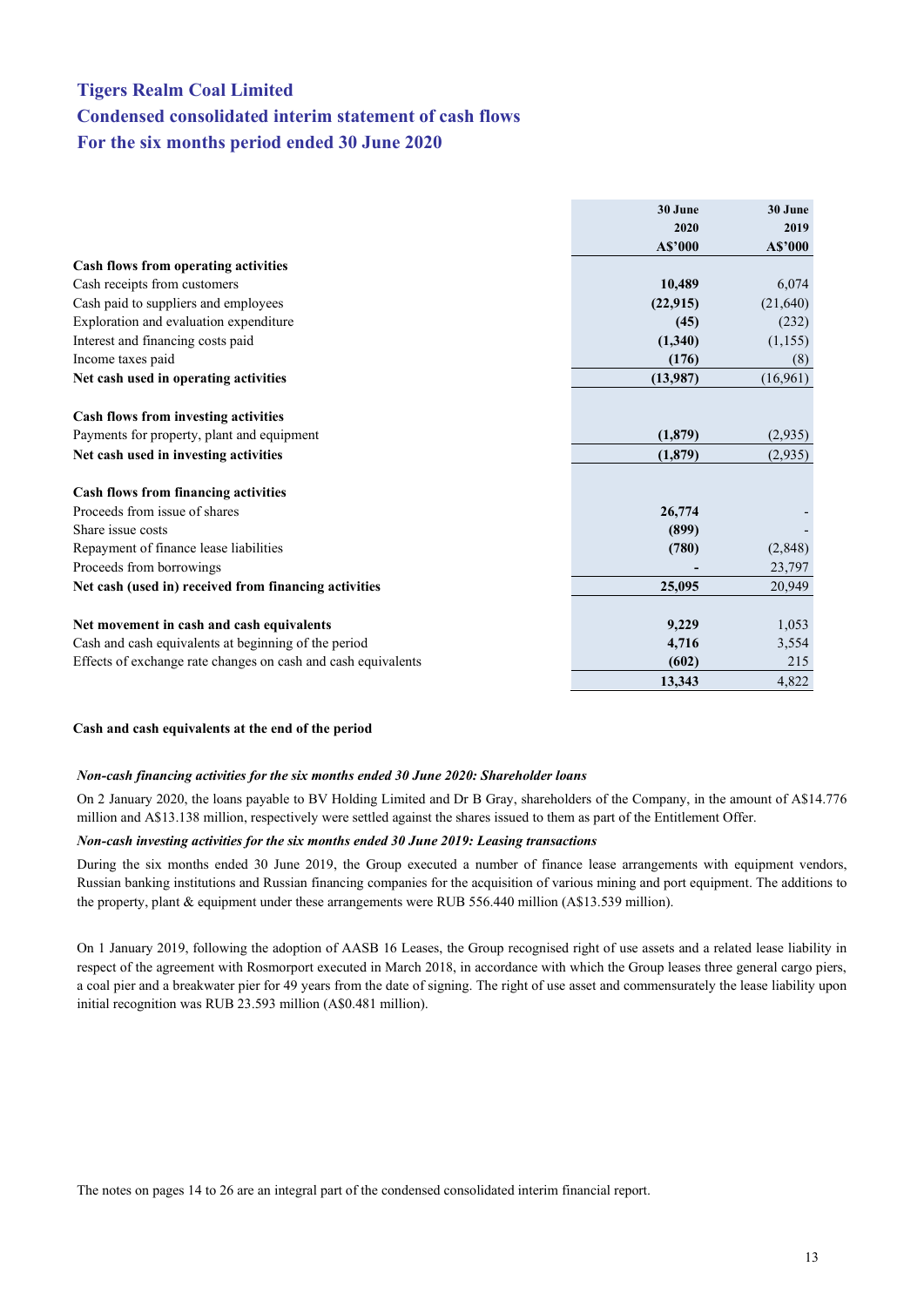#### **1. Reporting entity**

Tigers Realm Coal Limited (the "Company" or "TIG") is a company domiciled in Australia. The Company's registered office during the six months to 30 June 2020 was 151 Wellington Parade South, East Melbourne, 3002 and its principal office during the period to 28 June 2020 was 29 1st Brestskaya Street, Moscow, 125407, Russian Federation and starting from 29 June 2020: 12A Aviakonstruktora Mikoyana, Moscow, 125167, Russian Federation. The condensed consolidated interim financial report as at and for the six months ended 30 June 2020 comprises the Company and its subsidiaries (together referred to as the "Group"). The Group is a for-profit entity and primarily is involved in coal exploration and evaluation, mining and sales activities.

The consolidated annual financial report for the year ended 31 December 2019 is available on request at the Company's registered office at 151 Wellington Parade South, East Melbourne, 3002, Victoria, Australia or from the Company's website at [www.tigersrealmcoal.com.](http://www.tigersrealmcoal.com/)

#### **2. Statement of compliance**

The condensed consolidated interim financial report has been prepared on a going concern basis in accordance with Australian Accounting Standard AASB 134 *Interim Financial Reporting* and the Corporations Act 2001 and in compliance with IAS 34 *Interim Financial Reporting*.

The condensed consolidated interim financial report does not include all of the information and disclosures required for a full annual financial report, and should be read in conjunction with the consolidated annual financial report as at and for the year ended 31 December 2019.

The condensed consolidated interim financial report was authorised for issue by the Board of Directors on 26 August 2020.

#### **3. Basis of preparation**

The condensed consolidated interim financial report has been prepared on the historical cost basis except for certain financial instruments which are carried at fair value and share based payment expenses which are recognised at fair value. Historical cost is based on the fair values of the consideration given in exchange for goods and services.

Fair value is the price that would be received to sell an asset or paid to transfer a liability in an orderly transaction between market participants at the measurement date, regardless of whether that price is directly observable or estimated using another valuation technique.

The Company is of a kind referred to in ASIC Corporations (Rounding in Financials/Directors' Reports) Instrument 2016/191, dated 24 March 2016, and in accordance with that Corporations Instrument amounts in the financial report have been presented in Australian dollars and rounded to the nearest thousand dollars, unless otherwise indicated.

#### **Going concern basis of accounting**

The condensed consolidated interim financial report has been prepared on the going concern basis, which assumes continuity of normal business activities and the realisation of assets and the settlement of liabilities in the ordinary course of business.

For the six months ended 30 June 2020, the Group incurred a net loss of A\$17.041 million (For the six months ended 30 June 2019: net loss of A\$11.939 million) and had net cash outflows from operating activities of A\$13.987 million (For the six months ended 30 June 2019: net cash outflows from operating activities of A\$16.961 million).

As at 30 June 2020, the Group had cash and cash equivalents of A\$13.343 million (31 December 2019: A\$4.716 million) and net current assets of A\$32.312 million (31 December 2019 net current liabilities of A\$7.811 million). As of 30 June 2020, the Company has no unused, available credit lines (31 December 2019: Nil).

The measures taken by various countries to contain the outbreak of the COVID  $-19$  pandemic have had a significant negative impact on global economic activity in general, and on the demand for coal in particular. This decrease in demand has led to significant decrease in internationally traded coal prices. As a result of the adverse impact of COVID-19 on the coal market and due to the seasonality of the Group's sales and receipt of the related receivables, the Directors and management have taken the following steps to ensure the Group has sufficient funding to meet its operating and capital expenditures as they fall due:

• On 5 June 2020 an issue of shortfall bookbuild of 1.3 billion shares at A\$0.01 per share was approved by the Group's shareholders at the Annual General Meeting. As a result, in June 2020 the Group received A\$13.039 million.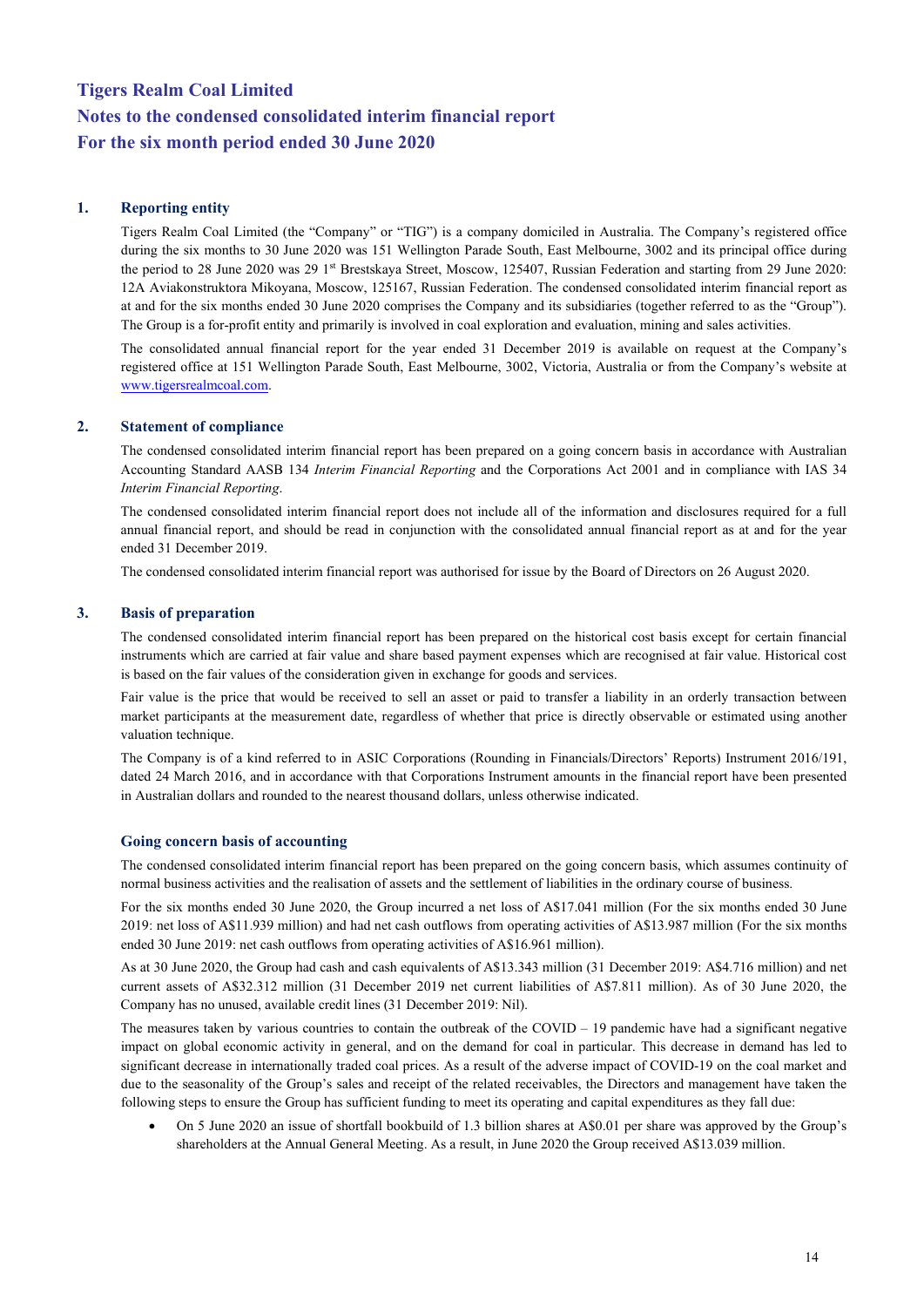#### **3. Basis of preparation (continued)**

#### **Going concern basis of accounting (continued)**

- During the six months ended 30 Jun 2020 the Group has significantly improved its loading capacity and port operations efficiency: In June the Group successfully loaded 159kt of thermal coal by its own barges at a cost significantly lower than in 2019. An average loading rate by TIG's barges has increased from 3.3kt per day during 2019 shipping season to an average of 8.3kt per day in current shipping season.
- In order to achieve its next strategic objective on the Amaam North deposit, TIG has continued working on design and engineering works for a coal handling and processing plant ("CHPP") to enable the Company to sell a higher-value product of consistent quality into the semi-hard coking coal ("SHCC") markets. This SHCC product should achieve significantly higher prices than those currently being achieved for the unwashed coal products being sold into thermal and semi-soft coking coal markets. Subject to obtaining acceptable financing, TIG expects the CHPP to become operational in the second half of 2021.
- Management continues to hold discussions over the receipt of long-term financing for a CHPP.
- Management continues to hold discussions with certain customers over the receipt of pre-export financing and as such funding has been received in prior periods, they are confident that similar funding arrangements will be agreed in the first quarter of 2021.

Based on the Group's forecast cash flows, the Group will have a surplus of liquidity throughout the twelve-month period from the date of signing this condensed consolidated financial report. The achievement of the Group's forecast is primarily dependent, amongst other matters, upon:

- the Group's ability to secure working capital and CHPP construction financing within the timeframe needed, which in addition to funds raised to date, will address temporary cash shortfalls expected to arise during the period through to 26 August 2021; and
- the successful implementation of the production, pit to port haulage, shipping and coal loading and sales and other key assumptions applied in determining the Group's expected future cashflows, which include but are not limited to the following:
	- Actual coal quality being consistent with that indicative quality identified in mine planning and testing performed to date and incorporated into the sales budget and commensurately actual coal prices achieved are at or in excess of those prices utilised in management forecasting;
	- Actual mining and production levels being achieved and implemented within the expected cost levels, structure and timing;
	- Coal shipments being realised within the forecast scheduling parameters, which are subject to a number of factors including but not limited to barge availability, transhipment efficiency and weather conditions;
	- Compliance with ongoing drilling obligations in accordance with the terms of the Amaam and Amaam North licences; and
	- Macroeconomic factors including the commodity (specifically coal) prices, exchange rates and the financial markets;

After making enquiries, and considering the uncertainties described above, the Directors are of the view that the continued application of the going concern basis of accounting is appropriate due to the following factors:

- There is no indication that the Group will not be able to obtain the remaining amount of funding which is necessary to maintain the Group's liquidity position through to 26 August 2021;
- The quality of coal required to realise the volume of production and sales contemplated in the Group's forecasts is sufficiently verified for its reasonableness by coal mining activities conducted to date. This, in conjunction with recent and forecast current thermal and coking coal prices, provides management with a reasonable basis to conclude that receipts from sales of coal will meet those expectations reflected in cash flow forecasts;
- Commercial mining operations continue in line with expectations. With the exception of a materially adverse unforeseen event transpiring, there have been no indicators in the coal production process to date, which would suggest coal qualities and volumes and the cost of production being materially different than those assumptions utilised in the cash flow forecasts through 26 August 2021;
- Coal shipments have been forecast after consideration of actual port operating performance through 30 June 2020 and those climactic and other conditions which would be reasonably expected to occur and influence the Group's shipping capabilities. The occurrence of materially adverse conditions in excess of reasonable conditions may influence the Group's ability to meet the expected shipping schedules;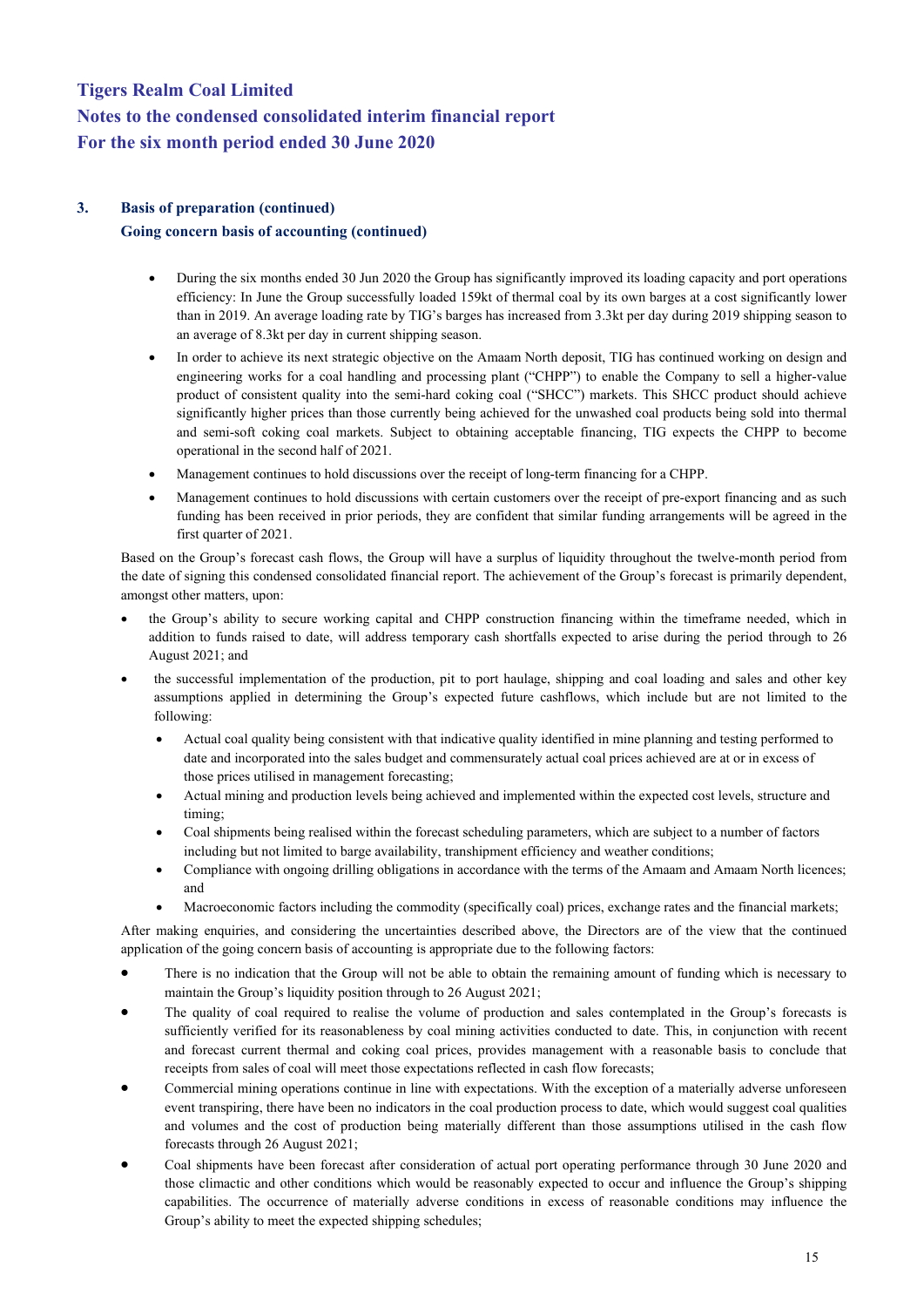#### **3. Basis of preparation (continued)**

#### **Going concern basis of accounting (continued)**

• Licence Compliance obligations for both the Amaam and Amaam North tenements have been planned for and are expected to be achieved with minimal risk of non-compliance with licence terms and conditions. There is, therefore, a reasonable expectation that the Group will continue to be compliant with licence drilling obligations;

Accordingly, the Directors have determined that it is appropriate for the Group to continue to adopt the going concern basis in preparing this financial report. However, in the event that the Group is unable to achieve successful outcomes in relation to the matters described above, material uncertainty would exist that may cast significant doubt as to the ability of the Group to continue as a going concern and, therefore, whether it will realise its assets and extinguish its liabilities in the normal course of business. The condensed consolidated interim financial report does not include adjustments relating to the carrying value and classification of assets and the amount and classification of liabilities that may be required if the Group does not continue as a going concern.

#### **4. Significant accounting policies**

The accounting policies applied by the Group in this condensed consolidated interim financial report are consistent with those applied by the Group in its consolidated annual financial report as at and for the year ended 31 December 2019, except for the adoption of the new standards and interpretations as of 1 January 2020 noted below.

The Group has adopted all the following new and revised Standards and Interpretations issued by the Australian Accounting Standards Board (the AASB) that are relevant to its operations and effective for an accounting period that begins on or after 1 January 2020:

AASB 2018-6 Amendments to Australian Accounting Standards – Definition of a Business

AASB 2018-7 Amendments to Australian Accounting Standards – Definition of Material

AASB 2019-1 Amendments to Australian Accounting Standards – References to the Conceptual Framework

AASB 2019-3 Amendments to Australian Accounting Standards – Interest Rate Benchmark Reform

AASB 2019-5 Amendments to Australian Accounting Standards – Disclosure of the Effect of New IFRS Standards Not Yet Issued in Australia

The application of these amendments has had no impact on the Group's condensed consolidated interim financial report.

The Group has not early adopted any standard, interpretation or amendment that has been issued but is not yet effective.

#### **5. Use of estimates and judgements**

In preparing these condensed consolidated interim financial report, the significant judgements made by management in applying the Group's accounting policies and the key sources of estimation uncertainty were the same as those applied to the consolidated financial report as and for the year ended 31 December 2019.

#### **6. Financial risk management framework**

The Group's financial risk management objectives and policies are consistent with those disclosed in the consolidated financial report as at and for the year ended 31 December 2019.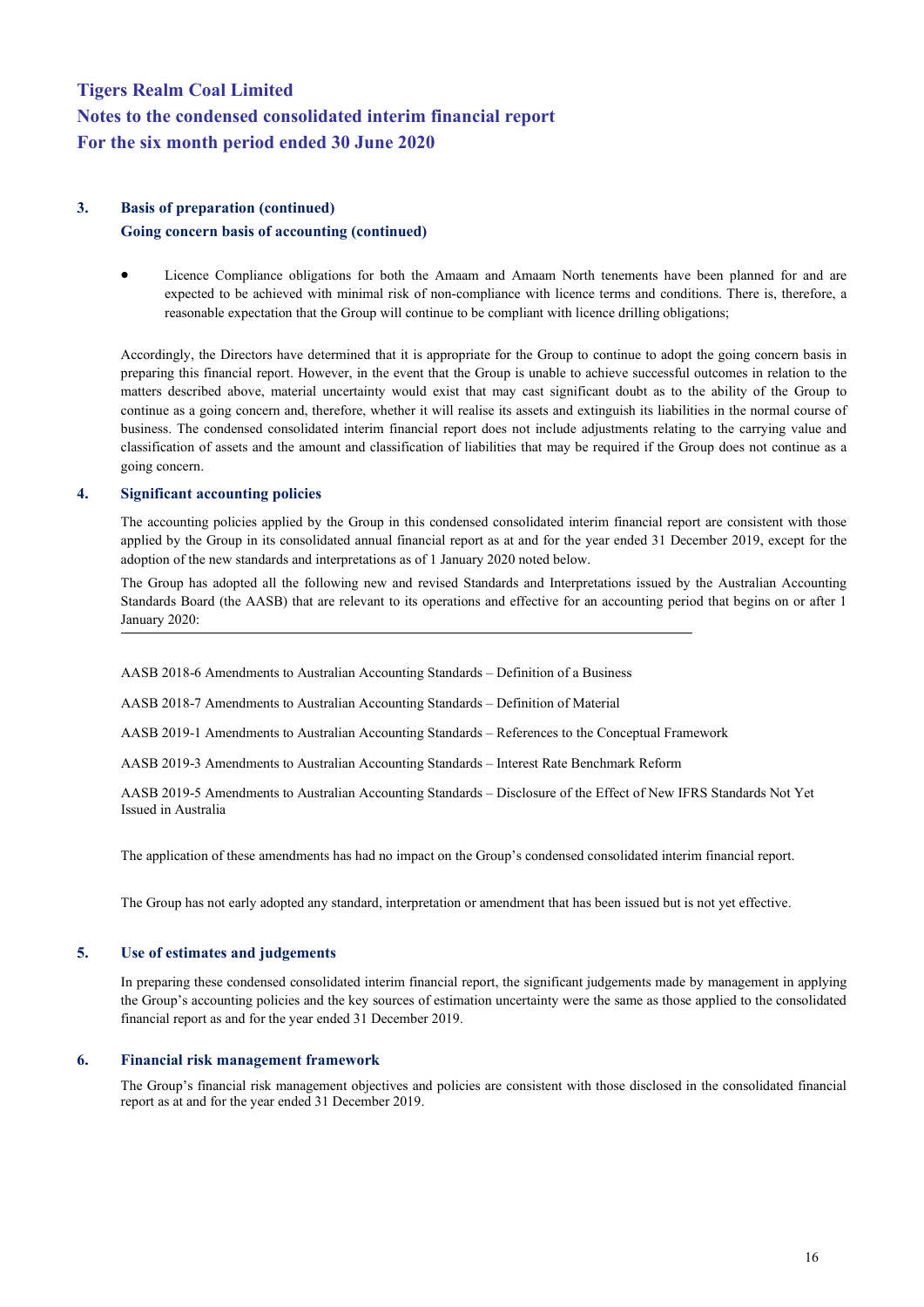#### **7. Segment reporting**

The Group has two reportable segments, as described below, which are the Group's main mineral mining and exploration projects. The Group has identified these segments based on the internal reports used and reviewed by the Group's Chief Executive Officer (the chief operating decision maker), in assessing performance and determining the allocation of resources.

The accounting policies used by the Group in reporting segments internally are the same as the Group accounting policies. In the six months ended 30 June 2020, the activities of the Group are managed in two reportable operating segments outlined below, consistent with how they were managed in the 2019 financial year:

| <b>Amaam North Project</b> | The Amaam North Project is located in the Bering Basin in the Chukotka<br>province, Russia and consists of the Amaam North tenement. The Project also<br>includes infrastructure assets associated with the Beringovsky Port and Coal<br>Terminal. |
|----------------------------|----------------------------------------------------------------------------------------------------------------------------------------------------------------------------------------------------------------------------------------------------|
| <b>Amaam Project</b>       | The Amaam Project is located in the Bering Basin in the Chukotka province,<br>Russia and consists of the Amaam tenement.                                                                                                                           |
| <b>Other</b>               | Consists of corporate and office expenses primarily incurred at the Group's<br>Moscow and Melbourne offices. This is not a reportable segment.                                                                                                     |

Management monitors the expenditure outlays of each segment for the purpose of cost control and making decisions about resource allocation. The Group's administration and financing functions are managed on a group basis and are included in "Other", which is not a reportable segment.

|                                     |                    |                          | Total Reportable |          |              |
|-------------------------------------|--------------------|--------------------------|------------------|----------|--------------|
|                                     | <b>Amaam North</b> | Amaam                    | <b>Segments</b>  |          |              |
|                                     | Project            | Project                  |                  | Other    | <b>Total</b> |
| <b>30 June 2020</b>                 | A\$'000            | A\$'000                  | A\$'000          | A\$'000  | A\$'000      |
| Revenues from the shipment and sale |                    |                          |                  |          |              |
| of coal                             | 7,090              |                          | 7,090            |          | 7,090        |
| Cost of coal sold                   | (7,346)            | $\overline{\phantom{0}}$ | (7,346)          |          | (7,346)      |
| Transhipment and other port costs   | (3,091)            |                          | (3,091)          |          | (3,091)      |
| Change in provision for inventories | (6,734)            |                          | (6,734)          |          | (6, 734)     |
| Depreciation                        | (27)               |                          | (27)             |          | (27)         |
| Exploration and evaluation costs    | (18)               | $\overline{\phantom{a}}$ | (18)             | ٠        | (18)         |
| Royalty expense                     | (1,007)            |                          | (1,007)          |          | (1,007)      |
| Other segment expenses              | (2,304)            | (48)                     | (2,352)          | (1, 477) | (3,829)      |
| Finance costs                       | (1,715)            | $\overline{\phantom{0}}$ | (1,715)          |          | (1,715)      |
| Net foreign exchange loss           | (358)              | $\overline{\phantom{a}}$ | (358)            | ٠        | (358)        |
| Segment result                      | (15,510)           | (48)                     | (15,558)         | (1, 477) | (17, 035)    |
| <b>Segment assets</b>               | 88,678             | 630                      | 89,308           | 40       | 89,348       |
| <b>Segment liabilities</b>          | (47, 553)          | (126)                    | (47, 679)        |          | (47, 679)    |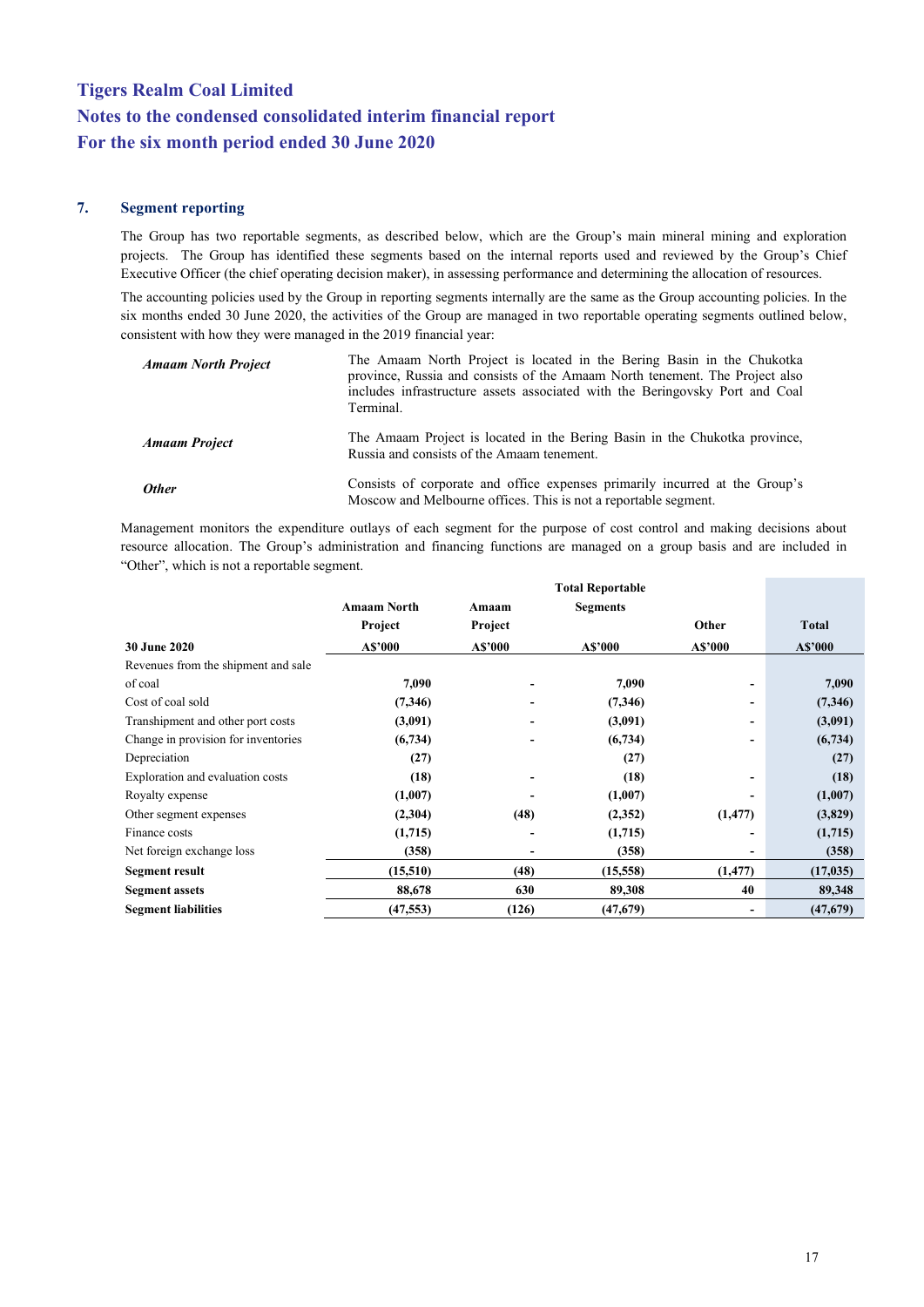#### **7. Segment reporting (continued)**

|                                     | <b>Amaam North</b><br>Project<br>A\$'000 | Amaam<br>Project<br>A\$'000 | <b>Total Reportable</b><br><b>Segments</b><br>A\$'000 | Other<br>A\$'000 | <b>Total</b><br>A\$'000 |
|-------------------------------------|------------------------------------------|-----------------------------|-------------------------------------------------------|------------------|-------------------------|
| 30 June 2019                        |                                          |                             |                                                       |                  |                         |
| Revenues from the shipment and sale |                                          |                             |                                                       |                  |                         |
| of coal                             | 2,935                                    |                             | 2,935                                                 |                  | 2,935                   |
| Interest and other income           | 5                                        |                             | 26                                                    | ۰                | 26                      |
| Cost of coal sold                   | (2,457)                                  |                             | (2,457)                                               | ۰                | (2, 457)                |
| Transhipment and other port costs   | (2, 472)                                 | ۰                           | (2, 472)                                              | ۰                | (2, 472)                |
| Change in provision for inventories | (2,404)                                  |                             | (2, 404)                                              |                  | (2, 404)                |
| Depreciation                        | (25)                                     |                             | (25)                                                  |                  | (25)                    |
| Exploration and evaluation costs    | (37)                                     | (113)                       | (150)                                                 |                  | (150)                   |
| Royalty expense                     | (1,516)                                  |                             | (1,516)                                               |                  | (1,516)                 |
| Other segment expenses              | (3,792)                                  | (43)                        | (3,835)                                               | (571)            | (4, 406)                |
| Finance costs                       | (1,340)                                  |                             | (1,340)                                               |                  | (1,340)                 |
| Net foreign exchange loss           | (130)                                    | ۰                           | (130)                                                 | ۰                | (130)                   |
| <b>Segment result</b>               | (11,212)                                 | (156)                       | (11,368)                                              | (571)            | (11,939)                |
| <b>Segment assets</b>               | 78,364                                   | 52                          | 78,416                                                | 713              | 79,129                  |
| <b>Segment liabilities</b>          | (64, 488)                                | (178)                       | (64, 666)                                             | (401)            | (65,067)                |

#### **8. Administrative and other operating expenses**

|                                              | For six months ended |          |
|----------------------------------------------|----------------------|----------|
|                                              | 30 June              |          |
|                                              | 2020                 | 2019     |
|                                              | A\$'000              | A\$'000  |
| Wages and salaries, including superannuation | (1,780)              | (1, 925) |
| Legal and compliance                         | (308)                | (223)    |
| Accounting and audit                         | (252)                | (51)     |
| Contractors and consultants                  | (252)                | (231)    |
| Taxes and charges                            | (225)                |          |
| Rent                                         | (171)                | (133)    |
| Insurance                                    | (100)                | (49)     |
| Travel                                       | (58)                 | (277)    |
| Bank charges                                 | (42)                 | (136)    |
| IT and communications                        | (38)                 | (49)     |
| Depreciation                                 | (27)                 | (25)     |
| Port operations                              |                      | (482)    |
| Other                                        | (360)                | (243)    |
| <b>Total</b>                                 | (3,613)              | (3,824)  |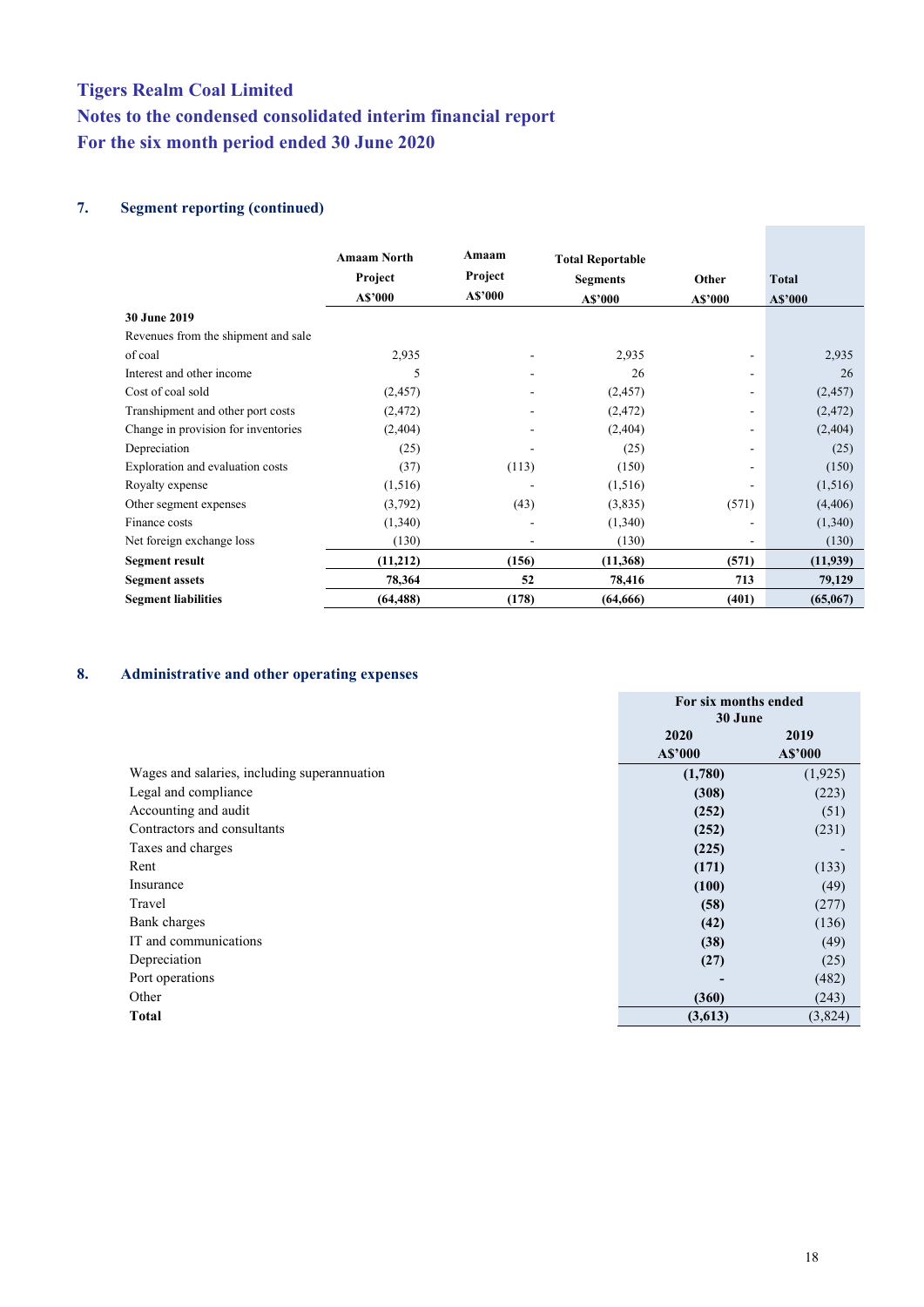#### **9. Carrying value of non-current assets**

As at 30 June 2020, management performed an assessment of the carrying value of non-current assets in order to determine whether there is any indication that non-current assets may be impaired, or an impairment loss recognised in prior periods may no longer exist or may have decreased.

#### *Amaam North Project Cash Generating Unit ("CGU")*

As at 30 June 2020, the carrying value of non-current assets of Amaam North Project CGU, net of accumulated depreciation, amounted to A\$34.372 (A\$41.100 million at 31 December 2019).

As at 30 June 2020, the Group concluded that due to:

- Production and sales volumes achieved to date; and
- Progress in the development of the CHPP project during 2019 and six months ended 30 June 2020

there is no necessity to recognise further [impairment losse](javascript:;)s for the Amaam North Project CGU and accordingly the non-current assets are measured at their carrying value.

Management also believe that at this early stage of Amaam North's development, until both production and sales levels and related financial performance assumptions currently included in deriving the Amaam North CGU's positive recoverable amount, are verified by sufficient observable indications of the ability to achieve these assumptions on an ongoing basis, there is no necessity for the reversal of impairment losses recognised in prior periods.

#### *Amaam Project CGU*

During the period ended 30 June 2020, there were minimal activities undertaken at the Amaam Project CGU, there being no additions to the carrying value of non-current assets, their carrying value remaining at \$Nil (as at 31 December 2019 A\$Nil). As the development of the Amaam Project is not expected in the foreseeable future, as at 30 June 2020, the Group concluded that there are no indications that asset write-downs recognised in prior periods for the Amaam Project CGU require reversal.

#### **10. (Loss) per share**

|                                    | For the six months ended<br>30 June |          |
|------------------------------------|-------------------------------------|----------|
|                                    | 2020                                | 2019     |
|                                    | in cents                            | in cents |
|                                    |                                     |          |
| (Loss) per share                   |                                     |          |
| Basic (loss) per share $-$ cents   | (0.27)                              | (0.66)   |
| Diluted (loss) per share $-$ cents | (0.27)                              | (0.66)   |

#### *Basic and diluted (loss) per share*

The calculation of basic and diluted (loss) per share at 30 June 2020 was based on the loss attributable to ordinary equity holders of the Company of A\$17.031 million (six months to 30 June 2019: loss of A\$11.907 million) and a weighted average number of ordinary shares outstanding during the period ended 30 June 2020 of 6,214,834,648 (six months to 30 June 2019: 1,791,669,870). The Company had 14,142,000 options over ordinary shares outstanding as at 30 June 2020 (30 June 2019: 31,669,000), which have been excluded from the calculation of diluted earnings per share because they are anti-dilutive for the reporting period.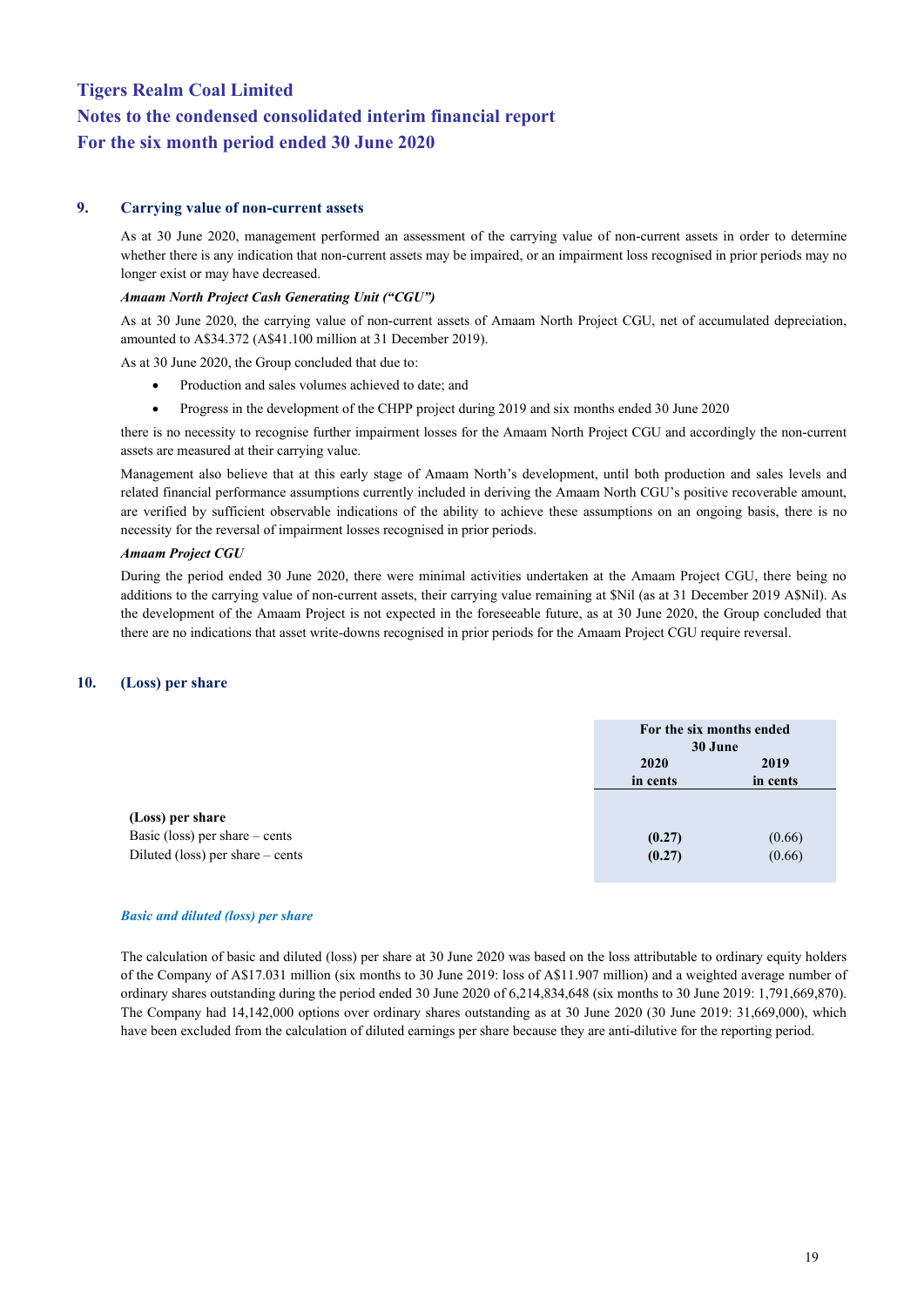#### **11. Inventories**

|                                                                                                                                                                                            | 30 June<br><b>2020</b><br>A\$'000 | 31 December<br>2019<br>A\$'000 |
|--------------------------------------------------------------------------------------------------------------------------------------------------------------------------------------------|-----------------------------------|--------------------------------|
| Coal inventories, net of provisions of A\$10.254 million for recognition<br>of inventories at the lower of cost and their net realisable value (At 31)<br>December 2019: A\$4.432 million) | 16,090                            | 11,999                         |
| Fuel: no provision as of 30 June 2020 (At 31 December 2019 A\$0.006<br>million)                                                                                                            | 4,408                             | 3,900                          |
| Other consumables, net of provisions of A\$0.353 million (At 31)<br>December 2019 A\$0.391 million)                                                                                        | 10,311<br>30,809                  | 12,906<br>28,805               |

Management performs a regular review of the recoverability of inventories, including coal stocks, to assess the Company's ability to recover the cost of inventories on hand. Accordingly, A\$10.254 million in provisions for the recoverability of coal stocks was recognised at 30 June 2020, of which A\$4.840 million was in respect of 185kt of coal stock maintained at the Company's interim coal stockpile, requiring further processing prior to commercial realisation, and A\$5.414 million in respect of thermal coal for which the estimated net realizable value is below its cost.

Coal with a carrying value of A\$0.661 million (net of provision of A\$0.436 million) had been loaded but not shipped as of 30 June 2020 (A\$ 1.829 million as of 30 June 2019)

#### **12. Property, plant and equipment**

As at 30 June 2020, the carrying value of property, plant and equipment is A\$34.372 million, primarily comprised of plant and equipment of A\$23.250 million, assets under construction of A\$6.932 million, mine infrastructure of A\$2.610 million, right of use assets A\$0.427 million and, land and buildings A\$1.114 million and furniture and fittings A\$0.039 million (31 December 2019: the carrying value of property, plant and equipment was A\$41.100 million, primarily comprised of assets under construction of A\$9.428 million, mine infrastructure of A\$3.672 million and plant and equipment of A\$26.103 million, land and buildings A\$1.846 million and fixture and fittings A\$0.051 million).

During the six months to 30 June 2020, the Group had additions of A\$2.105 million, of which the most significant additions were in respect of: A\$0.293 million advances for CHPP project and design works, A\$0.193 million advances for repair of apartments in port, A\$0.250 million for fire-fighting equipment.

During the six months ended 30 June 2020, CAT D10 dozer with a carrying value of RUB 11.598 million (A\$0.254 million) was written-off due to its present condition.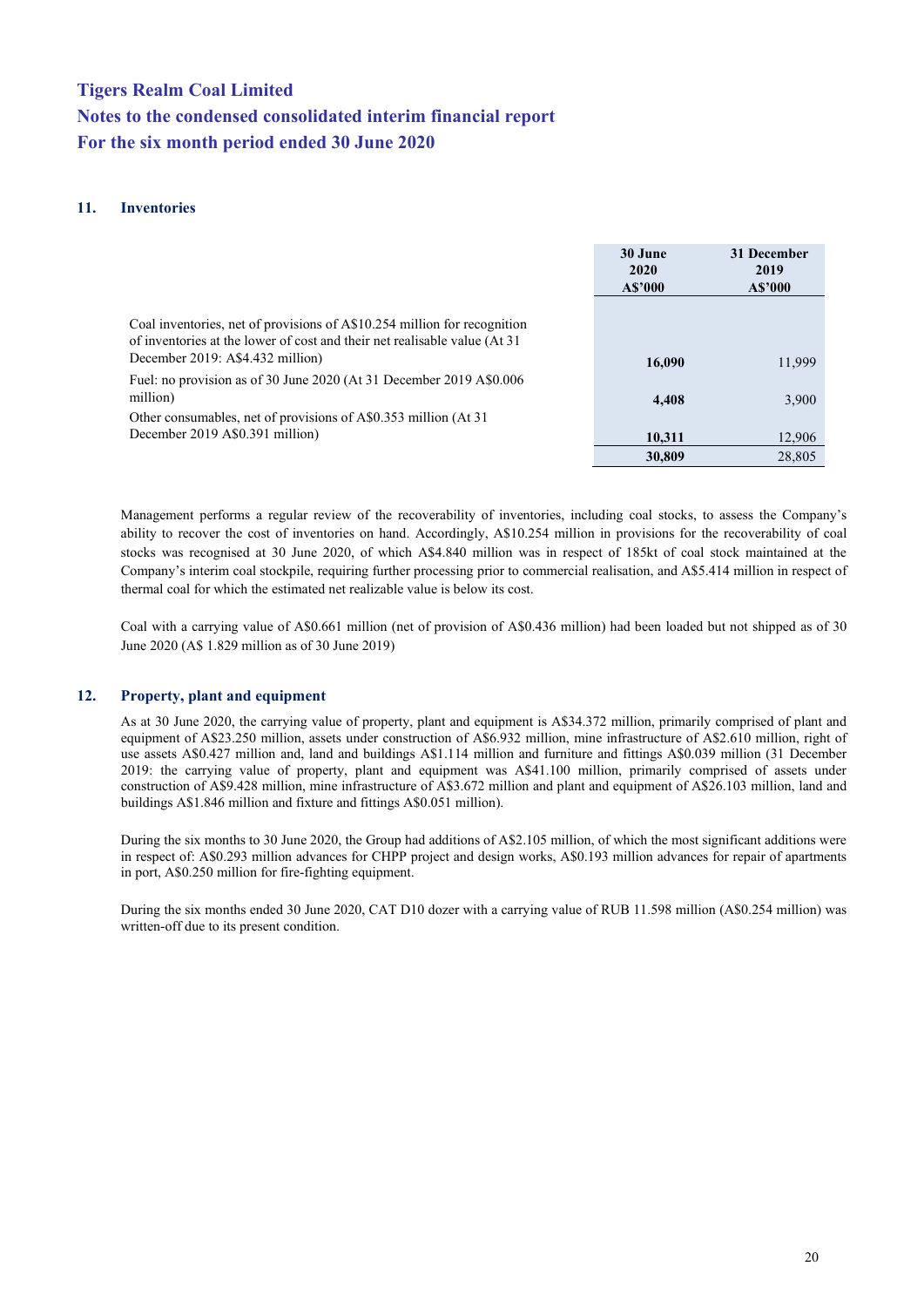#### **13. Loans payable**

|                             | 30 June<br>2020<br>A\$'000 | 31 December<br>2019<br>A\$'000 |
|-----------------------------|----------------------------|--------------------------------|
| Shareholders' loans payable | 1,708                      | 29,393                         |
|                             | 1,708                      | 29,393                         |

|                                          | 30 June<br>2020<br>A\$'000 | 31 December<br>2019<br>A\$'000 |
|------------------------------------------|----------------------------|--------------------------------|
|                                          |                            |                                |
| Opening balance of loans                 | 29,393                     | 1,516                          |
| Borrowings during the year               |                            | 46,141                         |
| Repayment of borrowings                  |                            | (20, 445)                      |
| Offset against shares issued             | (27,914)                   |                                |
| Other changes                            | 170                        | 722                            |
| Net effect of movement in exchange rates | 59                         | 1,459                          |
| Total loans at end of the year           | 1.708                      | 29.393                         |

On 18 December 2019 the Group launched an Entitlement Offer. Both Dr Bruce Gray and BV Holding Limited agreed to take part in this Entitlement Offer, and in accordance with the terms of their respective loan agreements, elected to set-off outstanding principal and interest amounts against their obligations to pay for the shares received by fully taking up their Entitlements. On 2 January 2020, following the issue of shares to BV Mining Holdings Limited, the loan payable to BV Mining Holdings Limited in the amount of A\$14.776 million was settled in full. On 2 January 2020 A\$13.138 million out of A\$14.641 million loan payable to Dr Bruce Gray was settled, following the issuance of shares to Dr. Gray. On 10 July 2020, a supplemental deed to the loan agreement with Dr. Gray was signed, pursuant to which the loan maturity date was extended to 31 December 2020 and interest rate was lowered from 20% to 12% starting 24 June 2020. The remaining balance of A\$1.708 million is expected to be settled in December 2020.

#### **14. Lease Liability**

|                                                        | 30 June<br>2020<br>A\$'000 | 31 December<br>2019<br>A\$'000 |
|--------------------------------------------------------|----------------------------|--------------------------------|
| Lease expenditure contracted and provided for:         |                            |                                |
| Payable not later than one year                        | 6,014                      | 7,332                          |
| Payable later than one year, not later than five years | 9,268                      | 11,128                         |
| Payable later than five years                          | 3,250                      | 3,662                          |
|                                                        | 18,532                     | 22,122                         |
|                                                        |                            |                                |
| Future finance charges                                 | (6,208)                    | (7,691)                        |
| Total lease liabilities                                | 12,324                     | 14,431                         |
|                                                        |                            |                                |
| Current                                                | 4,373                      | 5,197                          |
| Non-current                                            | 7,951                      | 9,234                          |
|                                                        | 12.324                     | 14.431                         |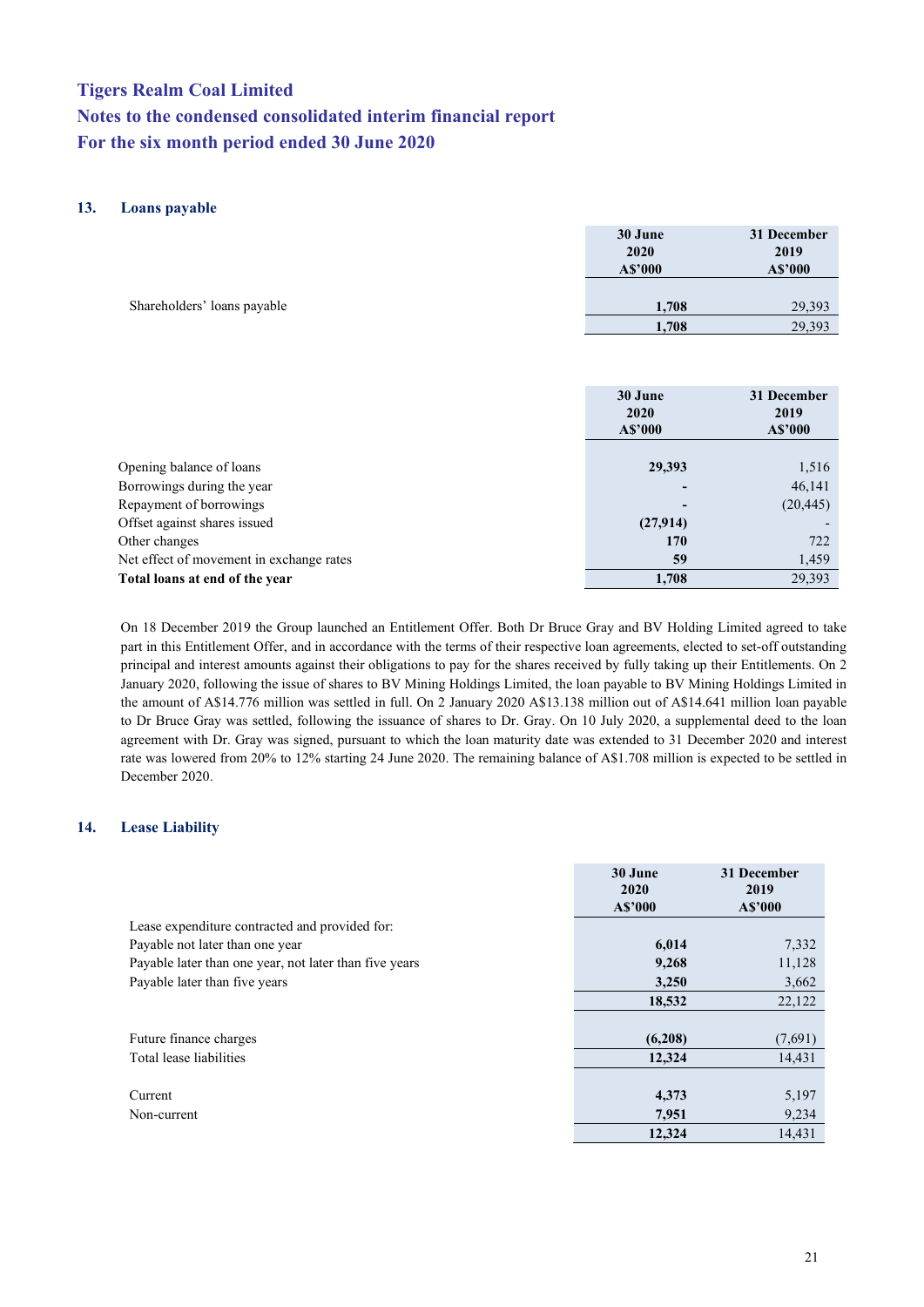#### **14. Lease Liability (continued)**

#### *Movement in lease liabilities are as follows:*

|                                                 | 30 June<br>2020<br>A\$'000 | 31 December<br>2019<br>A\$'000 |
|-------------------------------------------------|----------------------------|--------------------------------|
|                                                 |                            |                                |
| Opening balance of lease liability              | 14,431                     | 4,749                          |
| New lease agreements entered during the year    |                            | 16,210                         |
| Lease payments                                  | (837)                      | (7,249)                        |
| Net effect of movement in exchange rates        | (1,270)                    | 721                            |
| Total lease liability recognised at end of year | 12.324                     | 14,431                         |

The Group leases directly from vendors, Russian banking institutions and Russian financing companies various mining and port equipment with a carrying amount of A\$15.237 million (31 December 2019: A\$19.844 million) under finance lease arrangements expiring within one to four years.

As part of the liquidity management strategy the Group has restructured two of its lease arrangements by extending the lease term from four to five years.

In 2019, the Group recognised right of use assets and a related lease liability in respect of the agreement with Rosmorport expiring in 2067 (included in other lease liabilities in the table below).

#### *The key terms of the finance lease arrangements are as follows:*

|                                             | Currency   | <b>Effective interest</b><br>rate | Year of<br>maturity |
|---------------------------------------------|------------|-----------------------------------|---------------------|
| Vendor lease liabilities                    | <b>RUB</b> | 11.79-22.58%                      | 2020-2023           |
| Banking institution lease liabilities       | <b>RUB</b> | $12.23 - 16.00\%$                 | 2023                |
| Russian Financing Company lease liabilities | <b>RUB</b> | 19.36-30.30%                      | 2024                |
| Other lease liabilities                     | <b>RUB</b> | $15.2\%$                          | 2067                |

#### **15. Other financial liabilities**

|                                           | 30 June<br>2020 | 31 December<br>2019 |
|-------------------------------------------|-----------------|---------------------|
|                                           | A\$'000         | A\$'000             |
| Current other financial liabilities       | 750             | 779                 |
| Non – current other financial liabilities | 2.615           | 2.889               |
|                                           | 3.365           | 3,668               |

#### *Movement other financial liabilities are as follows*

|                                                             | 2020<br>A\$'000 | 2019<br>A\$'000 |
|-------------------------------------------------------------|-----------------|-----------------|
| Opening balance of other financial liabilities              | 3,668           |                 |
| New other financial liabilities during the year             |                 | 4,373           |
| Payments                                                    |                 | (480)           |
| Other changes                                               | 57              |                 |
| Net effect of movement in exchange rates                    | (360)           | (225)           |
| Total other financial liabilities recognised at end of year | 3,365           | 3,668           |

**30 June**

**31 December**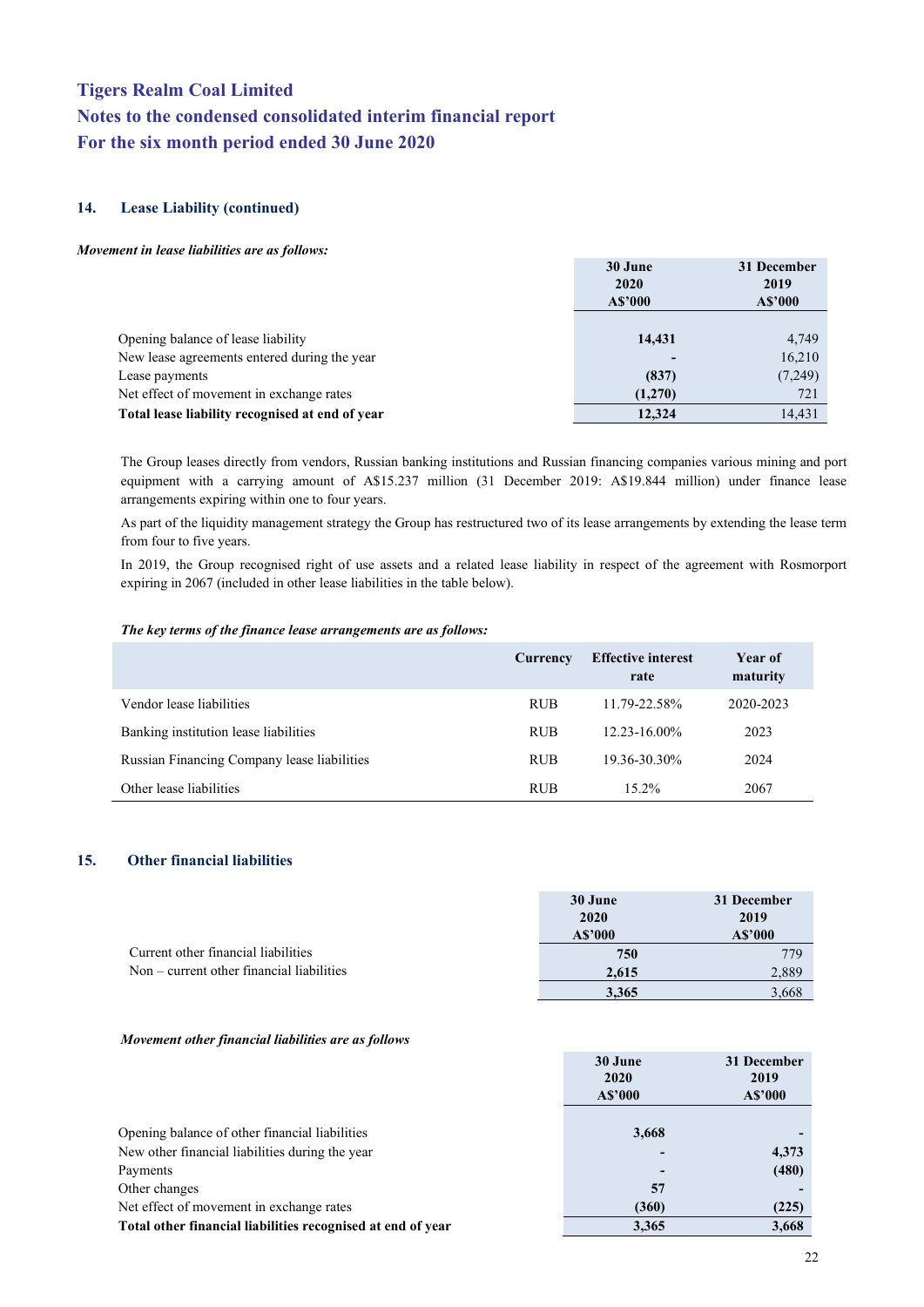#### **15. Other financial liabilities (continued)**

In 2019, the Group has entered to a sale and lease-back agreement with Universal Leasing Company for its two 500 tonne barges. As the Group has a substantive repurchase option with respect to the underlying asset under these agreements, the Group concluded these transactions represent, in substance, a financing arrangement. Accordingly, all amounts received from Universal Leasing Company were included in other financial liabilities.

#### *The key terms of the finance lease arrangements are as follows:*

|                           |            | Currency Effective interest<br>rate | Year of<br>maturity |
|---------------------------|------------|-------------------------------------|---------------------|
| Universal Leasing Company | <b>RUB</b> | $18.11\%$                           | 2024                |

#### **16. Royalty Agreement Liability**

|                                      | 30 June<br>2020 | 31 December<br>2019 |  |
|--------------------------------------|-----------------|---------------------|--|
|                                      | A\$'000         | A\$'000             |  |
| Opening balance of royalty liability | 13,986          | 8,240               |  |
| Royalty expense                      | 1,007           | 6,304               |  |
| Payments made during the period      |                 | (618)               |  |
| Effect of movement in exchange rates | 269             | 60                  |  |
| Closing balance of royalty liability | 15,262          | 13,986              |  |
| Current                              | 1,303           | 690                 |  |
| Non-current                          | 13,959          | 13,296              |  |
|                                      | 15,262          | 13,986              |  |

The Group entered into a number of royalty agreements as part of obtaining interests in the Amaam North and Amaam Projects. These royalty agreements are dependent upon the performance of a number of conditions precedent, the realisation of which may result in royalty payments of between 1.5 and 3%, with a cap placed on total royalty payments of US\$25 million.

#### *Amaam North Royalty Liability*

Following the raising of funds and commencement of Amaam North Project F Phase One, the Group concluded it is probable that an outflow of resources embodying economic benefits will be required to settle royalty obligations and accordingly a provision was required for the obligations under existing royalty agreements.

While the amount of provision recognised represents the best estimate of the expenditure required to settle the obligations under existing royalty agreements, this estimate is based on estimates of possible outcomes and financial effect, which were determined by the application of management's judgement on a number of key assumptions used in determining the amount of provision, including:

- the discount rate used;
- the probability of revenue cash flows from successful implementation of Project F Phase One and commencement of Phase Two; and
- the likelihood of achieving forecast coal sales prices.

#### *Amaam Royalty Liability*

No liability was recognised at 30 June 2020 (31 December 2019 Nil) in relation to Amaam Project royalty arrangements due to the impact of coal price forecasts on the ability to realise the project on a commercially viable basis.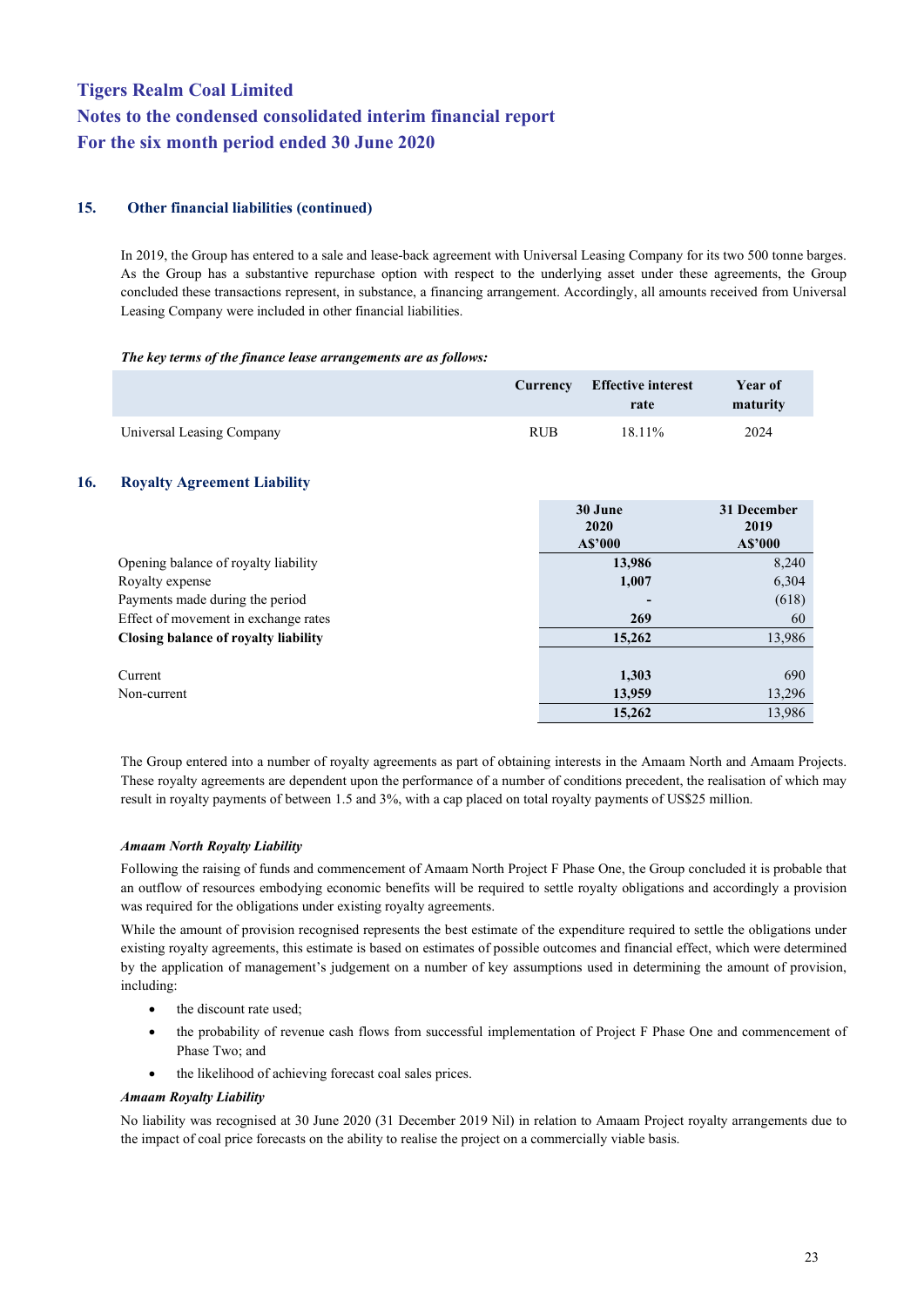#### **17. Share capital**

|                         | 30 June<br>2020 | 31 December<br>2019 |  |
|-------------------------|-----------------|---------------------|--|
|                         | A\$'000         | A\$'000             |  |
| Share Capital           | 246,426         | 188,197             |  |
| Costs of raising equity | (15,580)        | (15,089)            |  |
|                         | 230,846         | 173,108             |  |

#### **(i) Movements in shares on issue:**

|                                               | No of shares  | <b>Issue price</b><br>A\$ | A\$'000 |
|-----------------------------------------------|---------------|---------------------------|---------|
| <b>Opening balance at 1 January 2019</b>      | 1,791,669,870 |                           | 188,197 |
| Movements in 2019                             |               | -                         |         |
| Opening balance at 1 January 2020             | 1,791,669,870 |                           | 188,197 |
| Movements in 2020                             | 5,822,927,078 | 0.01                      | 58,229  |
| Closing share capital balance at 30 June 2020 | 7,614,596,948 |                           | 246,426 |

The Company does not have authorised capital or par value in respect of its issued shares. All issued shares are fully paid. All shares rank equally with regard to the Company's residual assets. The holders of ordinary shares are entitled to receive dividends as declared from time to time and are entitled to one vote per share at meetings of the Company.

#### **(ii) Movements in options on issue**

During the six months ended 30 June 2020, 14,204,000 options were removed from the option register. Total number of options as of 30 June 2020 is 14,142,000.

#### **(iii) Entitlement offer**

On 18 December 2019, the Group launched a 13 to 4 accelerated renounceable entitlement offer of ordinary shares at A\$0.01 per share. The Group has raised A\$58.229 million and utilized proceeds to settle existing shareholders' loan and to finance planned capital expenditures and working capital. The Entitlement Offer closed on 5 February 2020, as a result of which the Group raised A\$45.191 million. Entitlements not taken up by close of the Entitlement Offer were offered for sale in a shortfall bookbuild and the Group received a bid for majority of the shortfall bookbuild from Hanate Pty Ltd, an entity associated with the Group's director and substantial shareholder, Dr Bruce Gray. On 5 June 2020, a shortfall bookbuild of 1.3 billion shares at A\$0.01 per share (A\$13.038 million) was approved by TIG shareholders at the Annual General Meeting and on 24 June 2020 new shares were issued.

#### **18. Financial instruments**

#### **Exposure to liquidity risk**

Management monitors the exposure to liquidity risk on an on-going basis. Prudent liquidity risk management implies maintaining sufficient cash reserves to meet the on-going operational requirements of the business. It is the Group's policy to maintain sufficient funds in cash and cash equivalents. Furthermore, the Group monitors its cash requirements and raises appropriate funding as and when required to meet such planned expenditure.

The following are the contractual maturities of financial liabilities.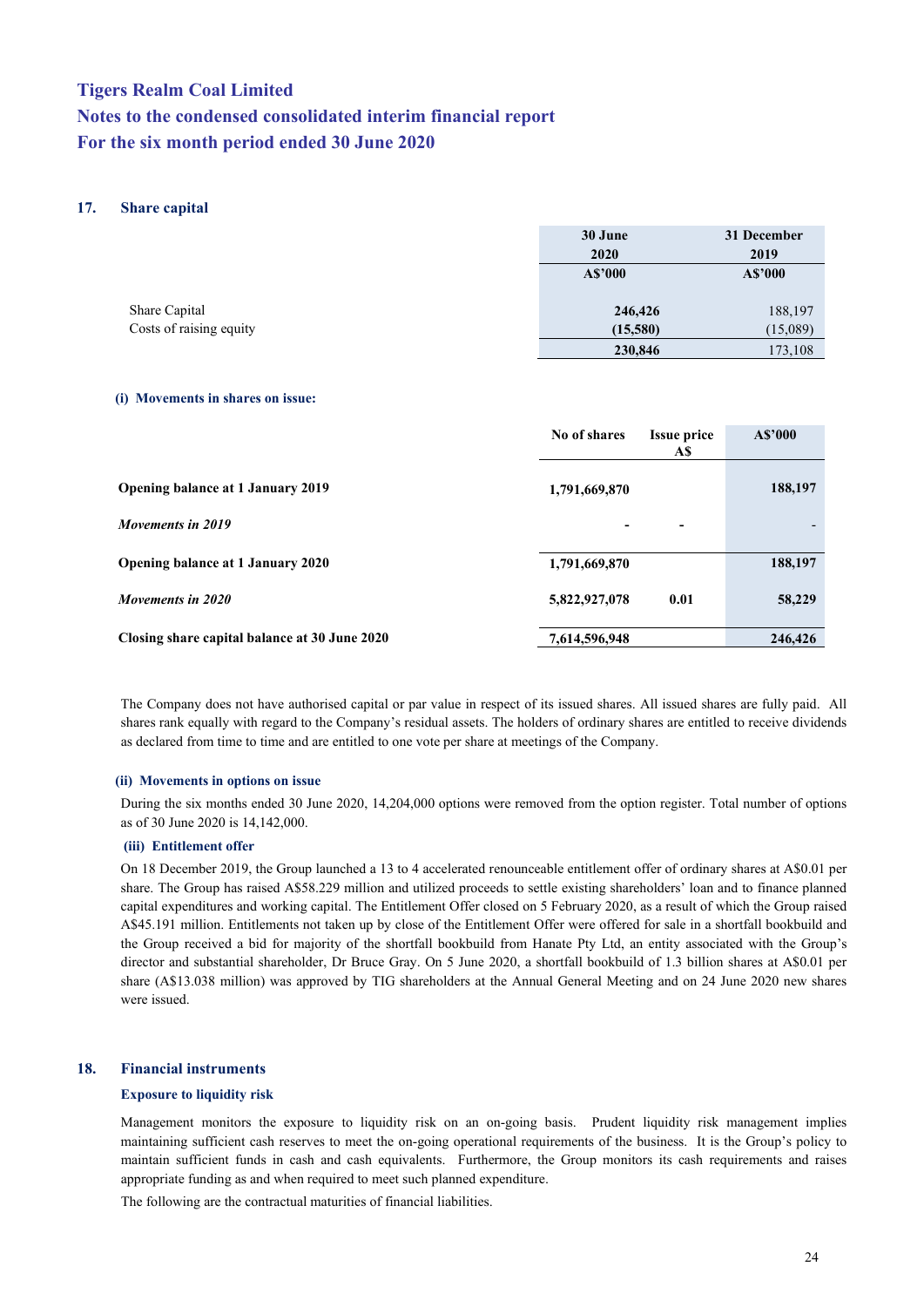#### **18. Financial instruments (continued)**

|                             | <b>Contractual cashflows</b>  |                  |                              |                          |                          |                          |                               |
|-----------------------------|-------------------------------|------------------|------------------------------|--------------------------|--------------------------|--------------------------|-------------------------------|
| <b>30 June 2020</b>         | Carrying<br>amount<br>A\$'000 | Total<br>A\$'000 | 6 mths<br>or less<br>A\$'000 | $6-12$ mths<br>A\$'000   | $1-2$ yrs<br>A\$'000     | $2-5$ yrs<br>A\$'000     | More<br>than 5 yrs<br>A\$'000 |
| Trade and other payables    | 7,482                         | 7,482            | 7,354                        |                          |                          | 128                      |                               |
| Shareholder loans payable   | 1.708                         | 1,810            | 1,810                        |                          |                          |                          |                               |
| Lease liability             | 12,324                        | 18,532           | 4,382                        | 1,632                    | 4,139                    | 5,129                    | 3,250                         |
| Other financial liabilities | 3,365                         | 4,598            | 1,030                        | 229                      | 1,107                    | 2,232                    |                               |
|                             | 24,879                        | 32,422           | 14,576                       | 1,861                    | 5,246                    | 7,489                    | 3,250                         |
| 31 December 2019            |                               |                  |                              |                          |                          |                          |                               |
| Trade and other payables    | 14,110                        | 14,110           | 13,976                       |                          |                          | 134                      |                               |
| Loans payable               | 29,393                        | 29,393           | 29,393                       | $\overline{\phantom{0}}$ | $\overline{\phantom{a}}$ | $\overline{\phantom{0}}$ |                               |
| Lease liabilities           | 14,431                        | 22,122           | 2,393                        | 4,940                    | 5,334                    | 5,794                    | 3,662                         |
| Other financial liabilities | 3,668                         | 5,365            | 276                          | 1,140                    | 1,277                    | 2,672                    |                               |
|                             | 61,602                        | 70,990           | 46,038                       | 6.080                    | 6,611                    | 8,600                    | 3,662                         |

It is not expected that the cash flows included in the maturity analysis could occur significantly earlier, or at significantly different amounts.

#### **19. Commitments and contingencies**

#### **Exploration expenditure commitments**

In order to maintain current rights of tenure to exploration tenements, the Group is required to perform minimum exploration work to meet its licence obligations. In the Russian Federation, this minimum exploration work is defined by the performance of a minimum number of drilling metres over the life of each exploration licence. These obligations are expected to be fulfilled in the normal course of operations. Mining interests may be relinquished or joint ventured to reduce this amount. The various country and state governments have the authority to defer, waive or amend the minimum expenditure requirements. As of and for the six months ended 30 June 2020, the Group is materially in compliance with those exploration obligations defined in the respective licences.

#### **Other commitments**

Other commitments of A\$3.374 million (At 31 December 2019: A\$5.054 million) are comprised primarily of A\$1.554 million in relation to project design works associated with the port infrastructure upgrade works. A further A\$0.815 million are in respect of commitments related to the CHPP project design works. The remaining commitments relate to construction and project works in Amaam North.

#### **Tax contingencies in the Russian Federation**

Russian tax legislation is subject to varying interpretations and changes, which can occur frequently. Management's interpretation of such legislation as applied to the transactions and activities of the Group may be challenged by the relevant regional and federal authorities. Recent changes to the tax rules and regulations to the Advanced Social and Economic Development Territory, of which the Group's subsidiaries - Beringpromugol LLC and Port Ugolny LLP are residents, introduced additional criteria, which will be required to be met by the entities to be able to continue applying reduced rates on certain taxes and payments to government agencies. Management is currently assessing the impact of this change and believes the Group has adequately provided for tax liabilities based on its interpretation of the applicable tax legislation. However, the relevant authorities may have differing interpretations, and the effect on the financial report could be significant if such interpretations are realised.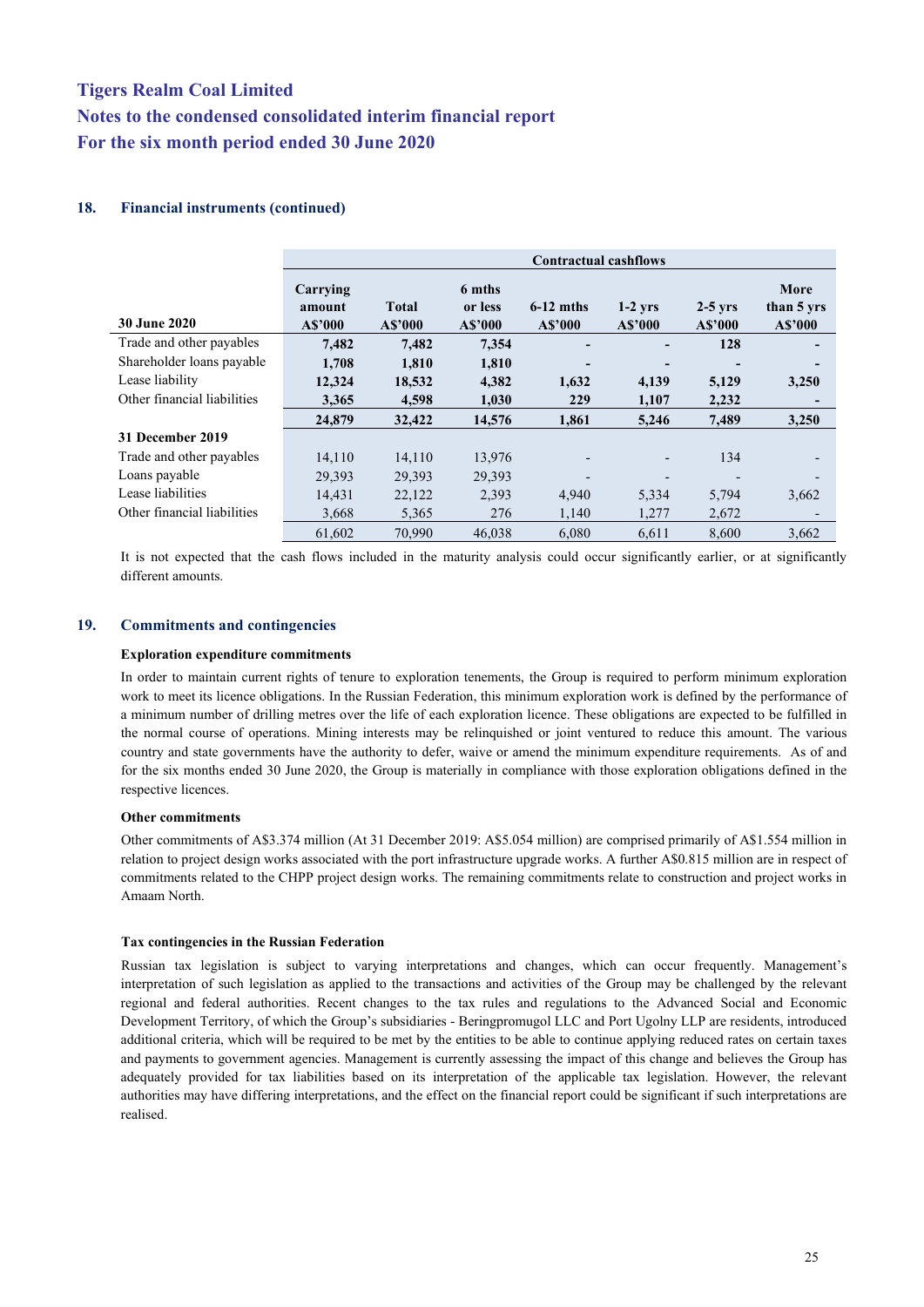#### **19. Commitments and contingencies (continued)**

#### **Legal issues**

The Group has been and continues to be the subject of legal proceedings and adjudications from time to time, none of which have had, individually or in aggregate, a material adverse impact on the Group. No liability has been recognised in relation to these matters in the consolidated statement of financial position as at 30 June 2020.

#### **20. Deed of Cross Guarantee**

Pursuant to ASIC Class Order 98/1418 (as amended) dated 13 August 1998, the wholly-owned subsidiaries listed below are relieved from the Corporations Act 2001 requirements for preparation, audit and lodgement of financial reports, and directors' reports.

It is a condition of a Class Order that the Company and each of the subsidiaries enter into a Deed of Cross Guarantee. The effect of the Deed is that the Company guarantees to each creditor payment in full of any debt in the event of winding up of any of the subsidiaries under certain provisions of the Corporations Act 2001. If a winding up occurs under other provisions of the Act, the Company will only be liable in the event that after six months any creditor has not been paid in full. The subsidiaries have also given similar guarantees in the event that the Company is wound up.

The entities subject to the Deed of Cross Guarantee are:

- Tigers Realm Coal Limited; and
- TR Coal International Limited.

The Deed of Cross Guarantee was established on 22 November 2012.

The Directors are of the opinion that no other material contingent obligations exist.

#### **21. Subsequent events**

On 10 July 2020 the Group has signed supplemental deed to the loan agreement with Dr Bruce Gray, extending the loan maturity to 31 December 2020 and changing the interest rate from 20% to 12%.

On 24 July 2020 2,606,000 options have been removed from Company's option register.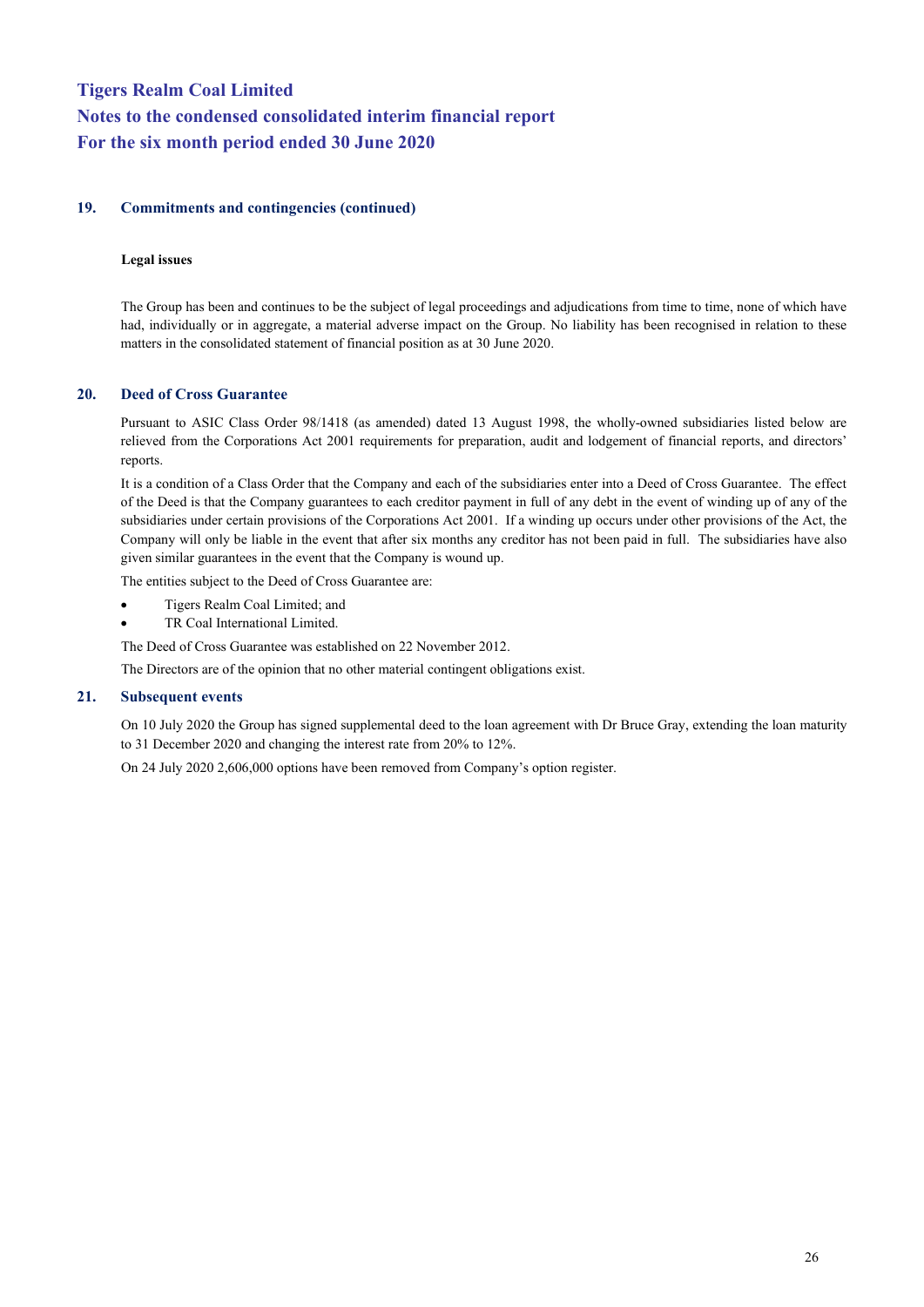<span id="page-28-0"></span>In the opinion of the Directors of Tigers Realm Coal Limited ('the Company'):

- a) the interim condensed consolidated financial report and notes set out on pages 10 to 26 are in accordance with the *Corporations Act 2001*, including:
	- (i) giving a true and fair view of the Group's financial position as at 30 June 2020 and of its performance for the half-year ended on that date; and
	- (ii) complying with Australian Accounting Standard AASB 134 *Interim Financial Reporting* and the *Corporations Regulations 2001*; and
- b) there are reasonable grounds to believe that the Company will be able to pay its debts as and when they become due and payable.

Signed in accordance with a resolution of the Directors:

Dated at Melbourne this 26th day of August 2020.

 $2$ /tym

Owen Hegarty Non-Executive Director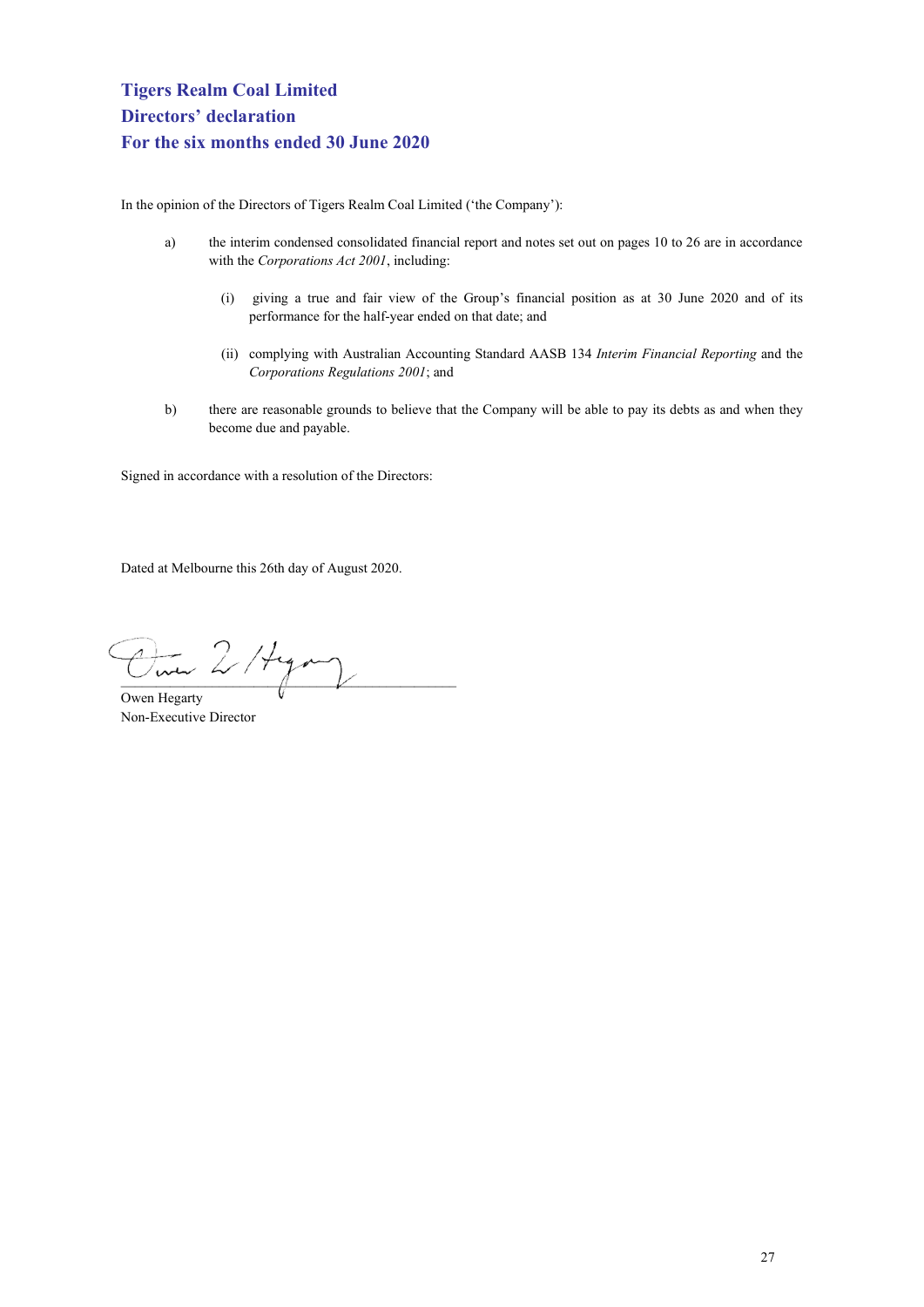# Deloitte.

Deloitte Touche Tohmatsu ABN 74 490 121 060

Riverside Centre Level 23, 123 Eagle Street Brisbane OLD 4000 GPO Box 1463 Brisbane QLD 4001 Australia

Tel: +61 7 3308 7000 Fax: +61 7 3308 7001 www.deloitte.com.au

The Board of Directors Tigers Realm Coal Limited 151 Wellington Parade South, East Melbourne VIC 3002

26 August 2020

Dear Board Members,

#### **Tigers Realm Coal Limited**

In accordance with section 307C of the Corporations Act 2001, I am pleased to provide the following declaration of independence to the directors of Tigers Realm Coal Limited.

As lead audit partner for the review of the financial statements of Tigers Realm Coal Limited for the half-year ended 30 June 2020, I declare that to the best of my knowledge and belief, there have been no contraventions of:

- (i) the auditor independence requirements of the Corporations Act 2001 in relation to the review; and
- (ii) any applicable code of professional conduct in relation to the review.

Yours sincerely,

Deloste Touche Tohnatsu

DELOITTE TOUCHE TOHMATSU

fa fra

**Colin Brown** Partner Chartered Accountants

Deloitte refers to one or more of Deloitte Touche Tohmatsu Limited ("DTTL"), its global network of member firms, and their related entities (collectively, the "Deloitte organisation"). DTTL (also referred to as "Deloitte Global") and each of its member firms and related entities are legally separate and independent entities, which cannot obligate or bind each other in respect of third parties. DTTL and each DTTL member firm and related entity is liable only for its own acts and omissions, and not those of each other. DTTL does not provide services to clients. Please see www.deloitte.com/about to learn more.

Liability limited by a scheme approved under Professional Standards Legislation.

Member of Deloitte Asia Pacific Limited and the Deloitte organisation.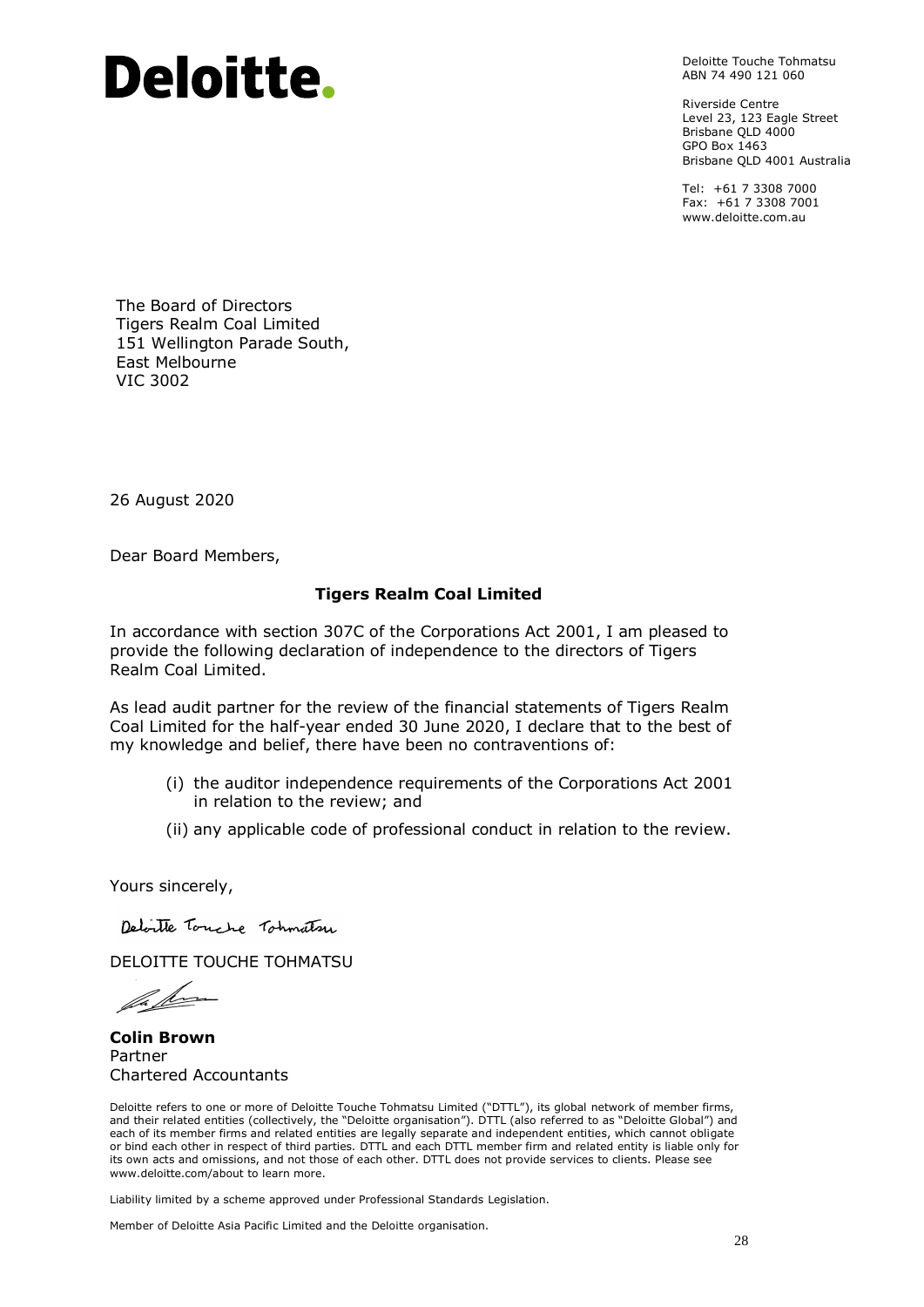# Deloitte.

Deloitte Touche Tohmatsu ABN 74 490 121 060

Riverside Centre Level 23, 123 Eagle Street Brisbane QLD 4000 GPO Box 1463 Brisbane QLD 4001 Australia

Tel: +61 7 3308 7000 Fax: +61 7 3308 7001 www.deloitte.com.au

# **Independent Auditor's Review Report to the Members of Tigers Realm Coal Limited**

We have reviewed the accompanying half-year financial report of Tigers Realm Coal Limited, which comprises the condensed consolidated statement of financial position as at 30 June 2020, and the condensed consolidated statement of comprehensive income, the condensed consolidated statement of cash flows and the condensed consolidated statement of changes in equity for the half-year ended on that date, notes comprising a summary of significant accounting policies and other explanatory information, and the directors' declaration of the consolidated entity comprising the company and the entities it controlled at the end of the halfyear or from time to time during the half-year.

#### *Directors' Responsibility for the Half-Year Financial Report*

The directors of the company are responsible for the preparation of the half-year financial report that gives a true and fair view in accordance with Australian Accounting Standards and the *Corporations Act 2001* and for such internal control as the directors determine is necessary to enable the preparation of the half-year financial report that gives a true and fair view and is free from material misstatement, whether due to fraud or error.

#### *Auditor's Responsibility*

Our responsibility is to express a conclusion on the half-year financial report based on our review. We conducted our review in accordance with Auditing Standard on Review Engagements ASRE 2410 *Review of a Financial Report Performed by the Independent Auditor of the Entity*, in order to state whether, on the basis of the procedures described, we have become aware of any matter that makes us believe that the half-year financial report is not in accordance with the *Corporations Act 2001* including: giving a true and fair view of the consolidated entity's financial position as at 30 June 2020 and its performance for the half-year ended on that date; and complying with Accounting Standard AASB 134 *Interim Financial Reporting* and the *Corporations Regulations 2001*. As the auditor of Tigers Realm Coal Limited, ASRE 2410 requires that we comply with the ethical requirements relevant to the audit of the annual financial report.

Liability limited by a scheme approved under Professional Standards Legislation.

Member of Deloitte Asia Pacific Limited and the Deloitte organisation.

Deloitte refers to one or more of Deloitte Touche Tohmatsu Limited ("DTTL"), its global network of member firms, and their related entities (collectively, the "Deloitte organisation"). DTTL (also referred to as "Deloitte Global") and each of its member firms and related entities are legally separate and independent entities, which cannot obligate or bind each other in respect of third parties. DTTL and each DTTL member firm and related entity is liable only for its own acts and omissions, and not those of each other. DTTL does not provide services to clients. Please see www.deloitte.com/about to learn more.